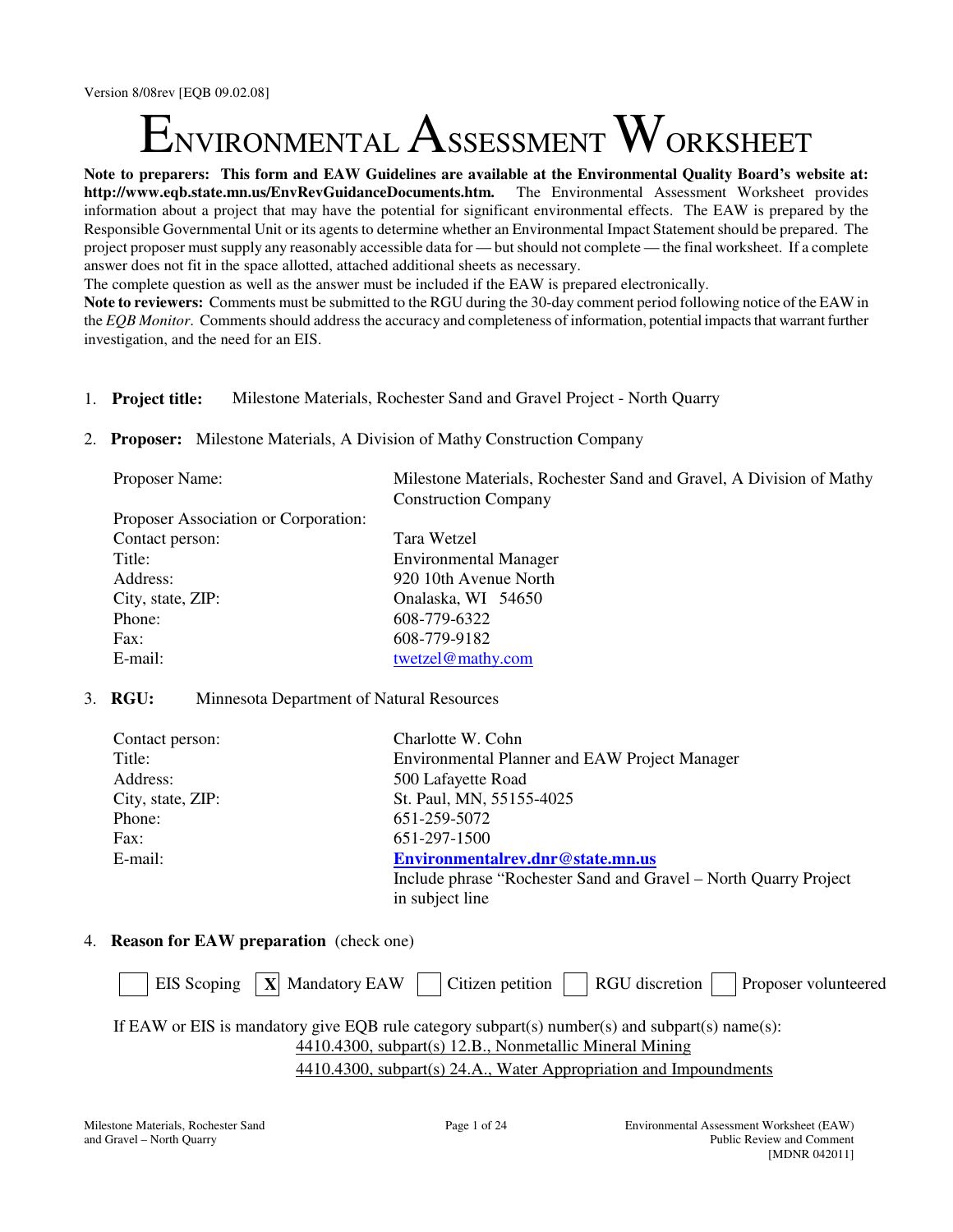| 5. Project location County: Olmsted |   |                      | City/Township: Cascade                                                      |               |
|-------------------------------------|---|----------------------|-----------------------------------------------------------------------------|---------------|
| $\frac{1}{4}$<br>SE 1/4             |   | Section 11           | Township 107 North                                                          | Range 14 West |
| <b>GPS</b> Coordinates              | N | $44 \text{ deg } 05$ | W 92 deg 27'                                                                |               |
|                                     |   |                      | Tax Parcel Number(s) 741142030909, 741144030911, 741113075989, 741114030899 |               |

#### **Attach each of the following to the EAW:**

- County map showing the general location of the project (**refer to Figure 1, Project Vicinity Map**)
- U.S. Geological Survey 7.5 minute, 1:24,000 scale map indicating project boundaries (photocopy acceptable) (**refer to Figure 2, USGS Topographic Map**); and
- Site plan showing all significant project and natural features (**refer to list below**).

The site plan for the proposed project and figures, maps, and diagrams referred to in the EAW are identified as listed below; refer to the individual items for additional information. To clarify what is shown on the figure, map, or diagram, some of the Figure Names in the following list vary slightly from the title used on the actual figure, map, or diagram.

- Figure 3 2010 Aerial Photograph
- Figure 4 North Quarry Existing Conditions, 2010
- Figure 5 North Quarry Site Plan
- Figure 6 Schematic for Proposed Water Treatment Plan
- Figure 7 Proposed North Quarry Reclamation Plan
- Figure 8 Olmsted County Public Waters Inventory Map
- Figure 9 National Wetlands Inventory Map
- Figure 10 Subsurface Cross-Section Well Locations
- Figure 11 Well Locations Cross-Section  $A A'$
- Figure 12 Well Locations Cross-Section B B'
- Figure 13 Minnesota Department of Health County Well Index Wells
- Figure 14 County Well Index Display Index
- Figure 15 County Well Index Display, Northwest Quadrant
- Figure 16 County Well Index Display, Northeast Quadrant
- Figure 17 County Well Index Display, Southwest Quadrant
- Figure 18 County Well Index Display, Southeast Quadrant
- Figure 19 Groundwater Contour Map
- Figure 20 Federal Emergency Management Agency Floodway Map
- Figure 21 Olmsted County Flood Insurance Rate Map
- Figure 22 Olmsted County Floodplain Zoning Map/
- Figure 23 Soils Map
- Figure 24 Karst Features
- Figure 25 Karst Features, Three Meter DEM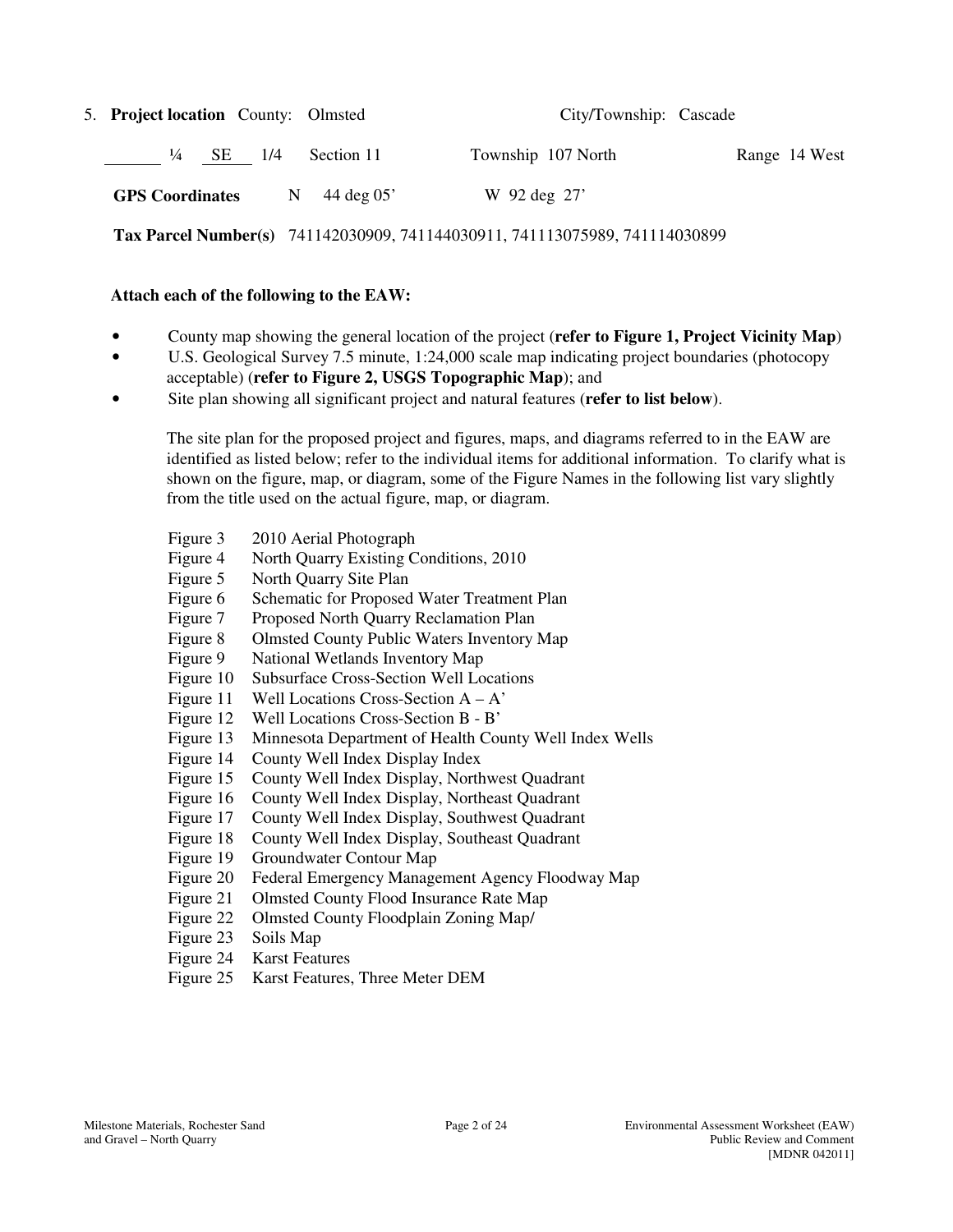## 6. **Description**

a. Provide a project summary of 50 words or less to be published in the *EQB Monitor.*

Milestone Materials proposes to expand aggregate mining operations within the Rochester Sand and Gravel, North Quarry (approximate 70 acre site). This expansion requires the extraction of limestone aggregate from 60 feet to 120 feet below grade. Extraction of limestone aggregate requires proposed dewatering by appropriating approximately 4,000 million gallons of water annually or 333.3 million gallons of water per month to access the limestone deposit. In addition, aggregate washing will occur on-site.

b. Give a complete description of the proposed project and related new construction. Attach additional sheets as necessary. Emphasize construction, operation methods, and features that will cause physical manipulation of the environment or will produce wastes. Include modifications to existing equipment or industrial processes and significant demolition, removal, or remodeling of existing structures. Indicate the timing and duration of construction activities.

Milestone Materials proposes to expand aggregate mining operations within the Rochester Sand and Gravel, North Quarry (approximately 70 acre site). This expansion requires the extraction of limestone aggregate from 60 feet to 120 feet below grade. Extraction of limestone aggregate requires proposed dewatering by appropriating approximately 4,000 million gallons of water (i.e., 4 billion gallons of water) annually or 333.3 million gallons of water per month to access the limestone deposit. In addition, aggregate washing will occur on-site. The 70-acre site within the North Quarry is the acreage of the North Quarry area proposed to be mined or proposed where aggregate extraction is planned to occur. The entire site comprising the North Quarry is approximately 135 acres and refer to Cover Types, Item No. 8 which indicates the site size based on different cover types.

The North Quarry of Rochester Sand and Gravel proposes an expansion of an existing sand pit and limestone quarry which currently supplies aggregate products to the City of Rochester, Minnesota; to Olmsted County, Minnesota; and to other areas in southeast Minnesota (**refer to Figure 1, Project Vicinity Map**). The aggregate products produced by this site are mostly used in road and building construction for base course, hot mix asphalt production, and ready mix concrete. Additional quarry products include rip rap and erosion control stone.

Currently, the active portion of the site is the adjacent Rochester Sand and Gravel or South Quarry, and there is limited aggregate extraction at the North Quarry (**refer to Figure 2, USGS Topographic Map**). The aggregate supply of the South Quarry is approaching the end of its life and the major sand and gravel extraction and quarry operations are proposed to move to the adjacent North Quarry of Rochester Sand and Gravel. The resources at the North Quarry are anticipated to be quarried for 50 to 100 years; however, the duration of the operations will depend on the demand for aggregate.

The North Quarry up to this time has only been mined to a limited extent. The present quarry area is approximately one acre in size with approximately nine to ten acres of areas that have been stripped of overburden in partial preparation for the proposed expansion of the North Quarry (**refer to Figure 4, North Quarry Existing Conditions, 2010**). Generally, the operation area of the site is planned to be approximately 70 acres in size with the depth of aggregate on site ranging from approximately 60 feet to approximately 120 feet (**refer to Figure 5, North Quarry Site Plan**). The current depth of aggregate extraction is at an elevation of approximately 960' msl (mean sea level). The proposed expansion is for the aggregate to be mined at and to an anticipated minimum elevation approximately 900' msl, depending on demand for the aggregate. Dewatering of the North Quarry is needed to reach this depth of mining.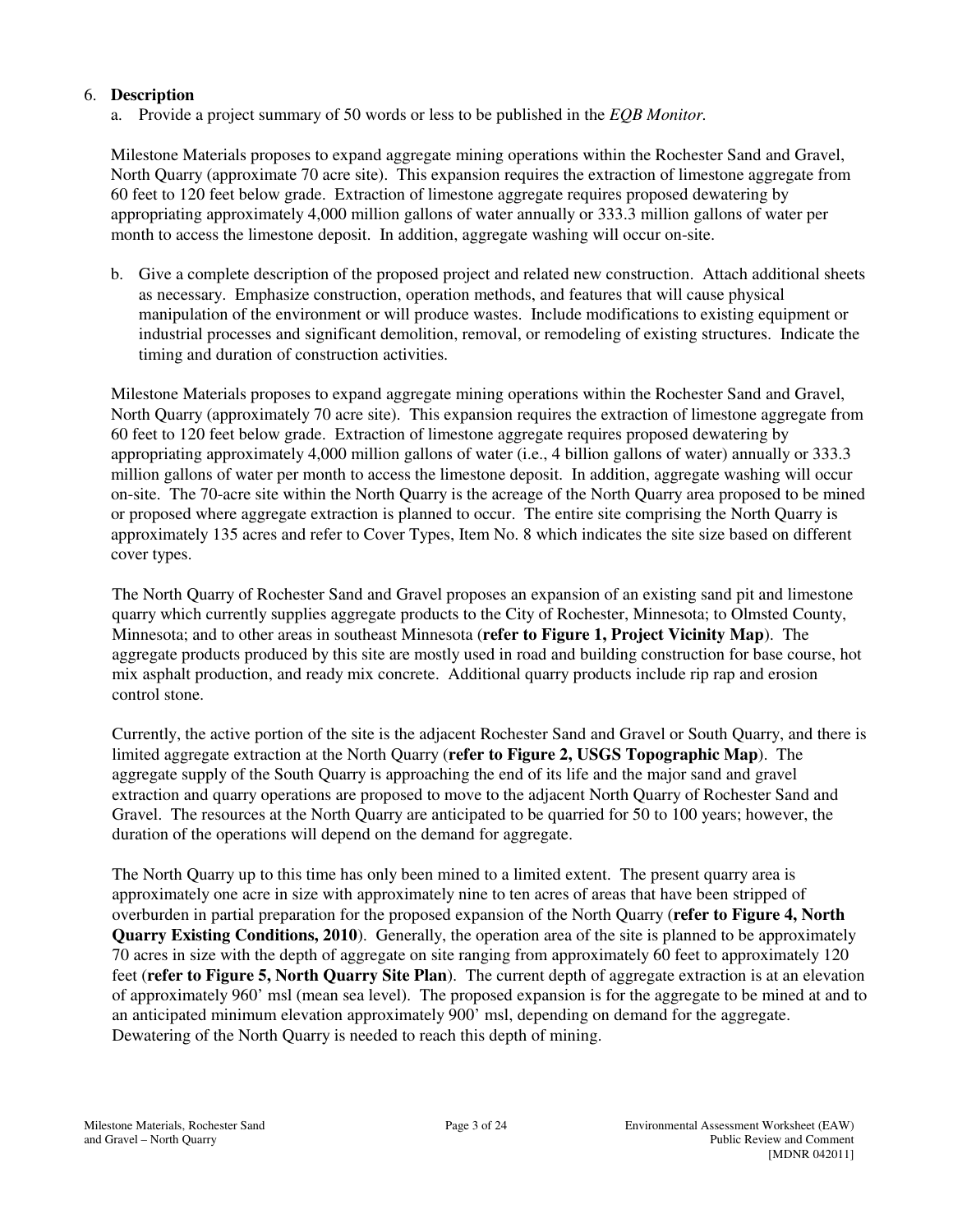The plant is proposed to operate most of the year, on a year-around basis, approximately Monday through Friday. Operating hours are likely to occur during daylight hours which generally may be from 5:00 a.m. to 8:00 p.m. from April through September, and from 7:00 a.m. to 5:00 p.m. from October through March. Occasional operations requiring extended hours may occur due to the needs of particular projects or due to the need for specific aggregate materials at particular times. At the present time, specific noise limitations or restrictions to reduce possible effects on nearby residences and neighbors or on wildlife resources are not planned or proposed.

Associated with the proposed dewatering for the North Quarry, Milestone Materials has submitted an application for a Water Appropriation Permit to the Minnesota Department of Natural Resources (MDNR) requesting an annual appropriation of 4,000 million gallons (4 billion gallons) of water (333.3 million gallons per month). This requested volume is based on the proposer's industry experience in similar geologic, hydrologic, and hydrogeologic settings. The water appropriated would be discharged to the South Fork of the Zumbro River after treatment within a series of settling ponds which will be constructed on site (**refer to Figure 6, Schematic for Proposed Water Treatment Plan**). The settling pond system will be designed according to permit requirements to be specified in the Minnesota Pollution Control Agency's (MPCA's) National Pollutant Discharge Elimination System/State Disposal System (NPDES/SDS) permit to ensure that the water discharged from the site will comply with the MPCA's NPDES/SDS permit requirements and provisions. The North Quarry site has not in the past, and is not currently discharging water into the Zumbro River.

Proposed operations to occur at the North Quarry site include removing the topsoil and overburden and stockpiling it for future reclamation of the site. Some of the overburden is a sand product which may be commercially used. Removal of overburden will be typically done using excavators, haul trucks, dozers, and/or scrapers. Once the overburden is removed and the aggregate is exposed, holes are drilled into the aggregate rock for blasting. Shot rock, created by blasting, is then fed by a front end loader into an aggregate crusher for size reduction of the product into marketable crushed stone products.

As operations continue, the mining extends to greater depths within the limestone formation and extends below the water table. Dewatering or water removal of the quarry is necessary to gain access to the limestone product. Water is proposed to be pumped from the quarry sump to a series of settling ponds prior to discharge into the South Fork of the Zumbro River. This discharge is and/or will be part of a permit or approval from the Minnesota Pollution Control Agency (MPCA). This discharge will be sampled periodically for water quality. Quantities of groundwater seepage into the quarry sump vary as the extraction depth and geological formation changes.

As the quarry operations expand in the North Quarry, the existing aggregate washing at the South Quarry will move towards operations on the North Quarry. In order to wash aggregate on site, multi-staged settling ponds are proposed to be constructed as a system separate from the dewatering settling ponds. The source of the aggregate wash water is from groundwater seeping into the site, which is then recycled and reused within the aggregate washing operations. (**Refer to Figure 5, North Quarry Site Plan and to Figure 6, Schematic for Proposed Water Treatment Plan.**) The process water from the aggregate washing is recycled within the settling ponds and does not discharge to surface water. Water losses from evaporation and loss of water into the aggregate product are replenished with groundwater seeping into the wash ponds or water is proposed to be pumped from the quarry sump to the wash ponds, as needed.

Progressive reclamation of the site will occur as extraction of aggregate resources is completed. Reclamation will be completed concurrently with quarrying activities. In areas of the quarry where the aggregate resources have been depleted, in the event that unstable slopes are found during reclamation, the slopes will be stabilized by the use of heavy equipment. Reclaimed slopes that will be underwater at the site will be left as sheer faces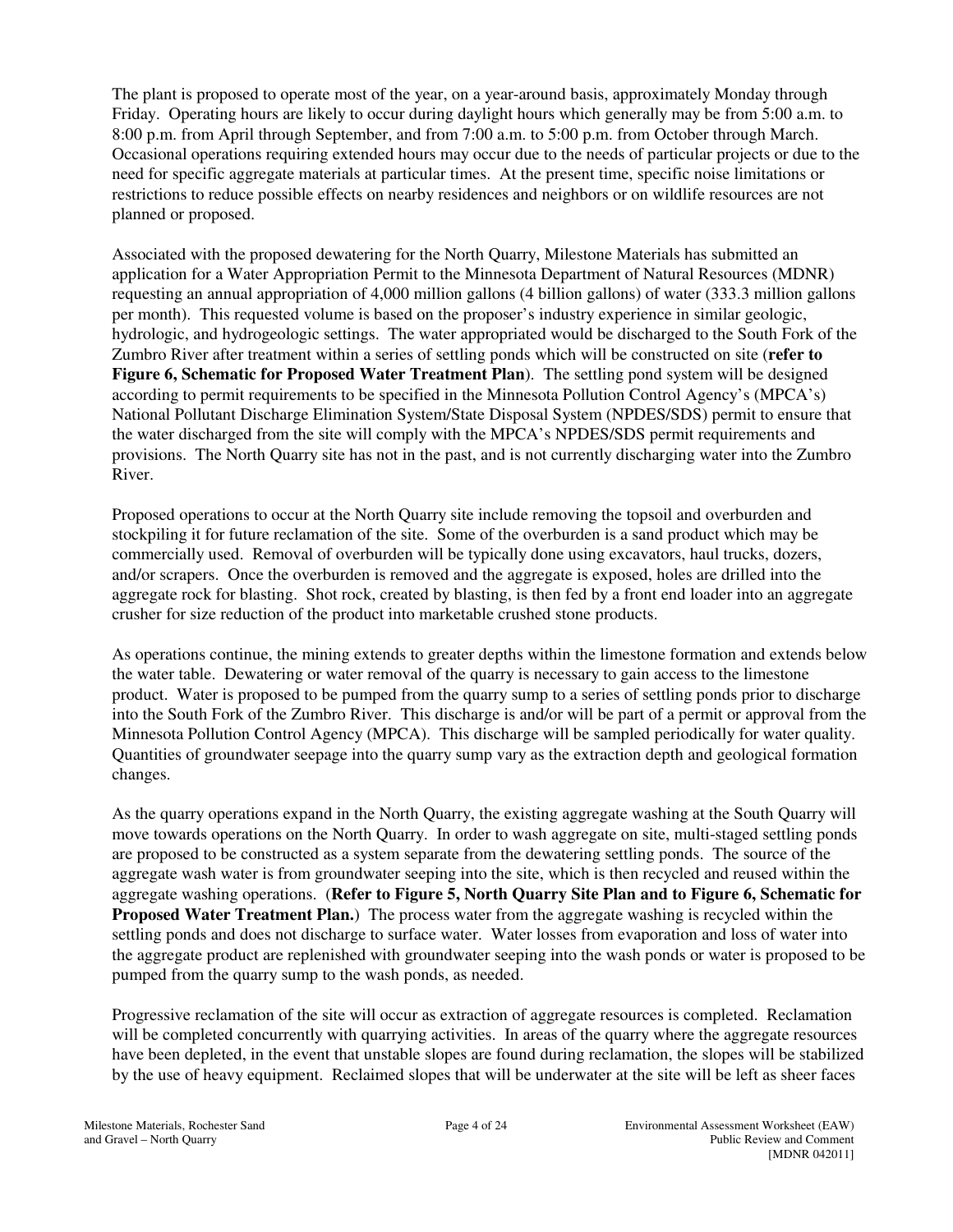and will not be sloped. The proposed final reclamation of the site will include stabilization of slopes by spreading stockpiled site soils, seeding, and allowing the resulting basin to fill with water, thus creating or constructing a lake (**refer to Figure 7, Proposed North Quarry Reclamation Plan**). Ongoing reclamation will also occur to incorporate erosion control measures and to ensure soil erosion is limited in areas outside of the active quarrying area. As shown on the North Quarry Site Plan (**refer to Figure 5**), access to and from the site and to access the operation areas will be along the access roads and haul road, with ingress and egress at 55th Street NE.

Temporary berms will be constructed around the perimeter of disturbed areas as necessary to control storm water runoff. The berms will be constructed of topsoil and subsoil removed from future areas proposed to be mined and will seeded with grass. The berms will be designed and constructed to not interfere with surface water drainage or to cause surface water impoundments beyond the boundaries of the mining site. Berm heights and widths have not been identified and will vary in different areas of the property depending on the need to contain and divert storm water. (**Refer to Figure 5 and to Figure 7.**)

Disturbed and reclaimed areas are planned to be seeded with Seed Mixture No. 350. Oats or rye may also be used as a cover crop if seeding occurs in the spring or early summer.

When possible and in areas with active and ongoing reclamation, the topsoil and subsoil stripped and removed will be placed directly into these areas. This will reduce soil handling and also preserve the soil viability for final reclamation and vegetation.

Erosion control nets or mats, mulching, filter fabric barriers, straw bale barriers, and other erosion control measures will be used as needed to limit or minimize soil loss during berm construction and during other soil disturbance activities. These erosion control measures will be installed based on generally used methods and procedures. These erosion control measures will also be maintained and inspected monthly (or at other identified periods) as required by permits and approvals provisions by the MPCA and/or by other permitting or regulatory authorities.

Berms will be established along the south, west, and northwest portion of the site; around the existing quarry and the stripped areas; and between the haul road and the east boundary of the property in the southeast portion of the site.

As reclamation is occurring and once the proposed lake is constructed, the eventual primary land uses of the constructed lake have not been established. Opportunities exist for the lake to be operated and managed for limited recreational uses such as wildlife observation, hiking, fishing, boating, hunting and other recreational uses. The continued ownership of the site at this time is anticipated to remain in private ownership. Specific plans or proposals for the long-term use of the constructed lake or for the area adjacent to the constructed lake have not been identified.

The Site Plan also shows the approximate area of long term reserves **(refer to Figure 5)**. The site plan shows and generally delineates a timeline for aggregate extraction. Demand for aggregate product is variable, however 50 to 100 years is the anticipated time until the southernmost reserves are quarried. This estimate is based on the generally known historical demand for aggregate product in the Rochester, Minnesota area as well as on the time required to quarry and process all other aggregate north of this area of the property. The project proposer estimates projected aggregate reserves on the property to be between 30 million tons and 60 million tons.

c. Explain the project purpose; if the project will be carried out by a governmental unit, explain the need for the project and identify its beneficiaries.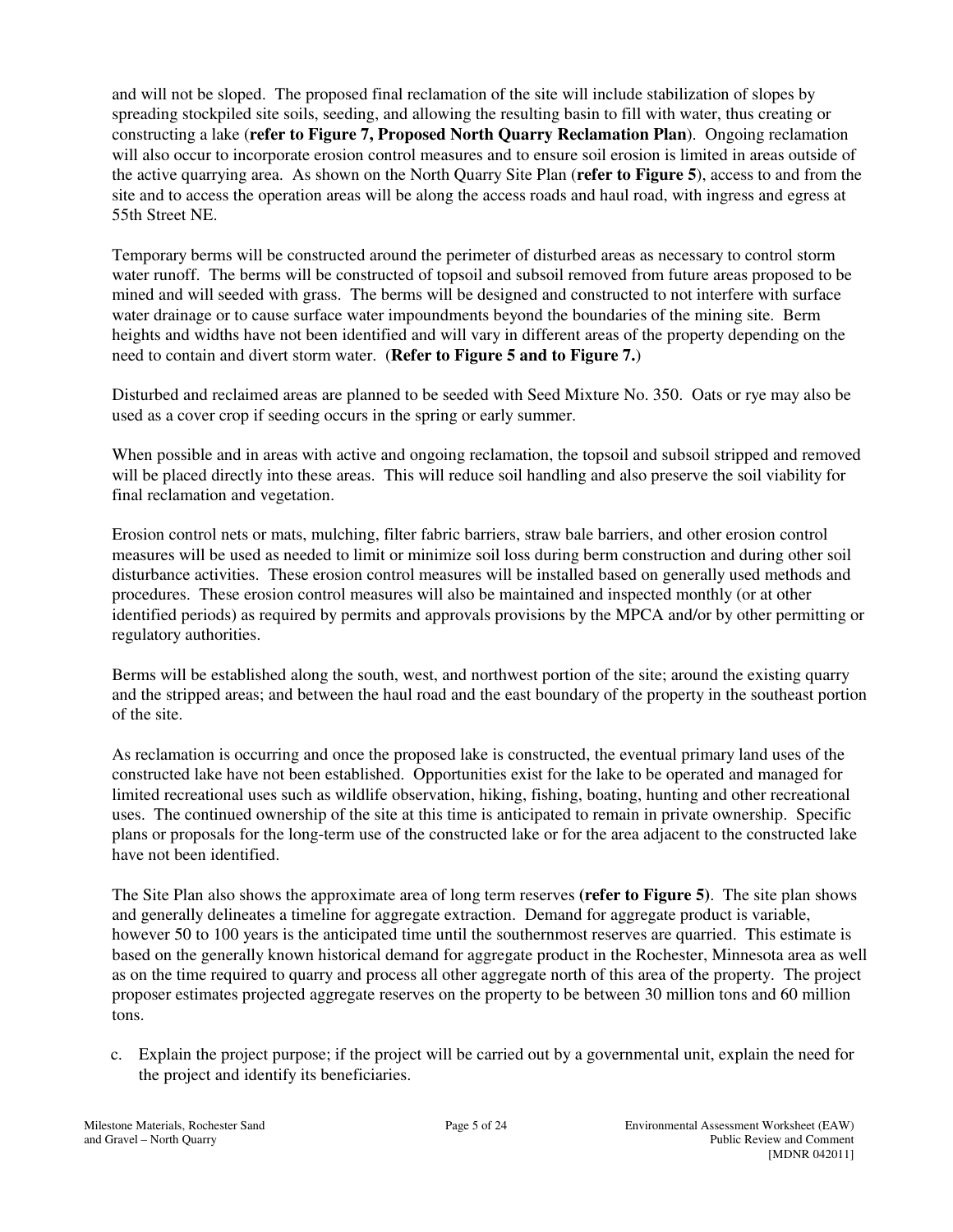The North Quarry is a large sand pit and quarry producing both sand and crushed stone products for the City of Rochester, Minnesota; for Olmsted County, Minnesota; and for other areas in southeast Minnesota. Future road and building construction and maintenance projects in these geographical areas require a continued source of aggregate product. The majority of the products produced at this site are used to make road base, hot mix asphalt, and ready mix concrete. The proximity of this resource to its likely uses makes it an economically viable resource for area merchants.

- d. Are future stages of this development including development on any other property planned or likely to happen? Yes **X** No If yes, briefly describe future stages, relationship to present project, timeline, and plans for environmental review.
- e. Is this project a subsequent stage of an earlier project? **X** Yes No If yes, briefly describe the past development, timeline, and any past environmental review.

The North and South Quarries of Rochester Sand and Gravel are physically separated by 55th Street in Rochester, Minnesota; though, these sites are a single unit based on contiguous land leasing between private landowners and Milestone Materials, A Division of Mathy Construction (**refer to Figure 2**). While the North Quarry has been in continual operation since the 1970s, the primary operations have focused on the South Quarry or the south end of the property. As the South Quarry begins to approach the end of its life, the major operations are proposed to shift to the North Quarry. Similar to the South Quarry, a large portion of the limestone aggregate is located below the water table and thus there is the need to dewater the site to access the aggregate limestone.

The current North Quarry and past development of the site is a sand pit and limestone aggregate quarry with the balance of the property mostly agriculturally farmed (**refer to Figure 3, 2010 Aerial Photograph, and to Figure 4**). Whether any past environmental review occurred on the South Quarry, Rochester Sand and Gravel site is not known.

The proposed duration for continued aggregate extraction of the North Quarry is many decades or more. This estimate is based on the high volume of available aggregate extraction at the south section of the property.

### 7. **Project magnitude data**

Total project acreage: Approximately 135 acres

 Approximately 70 to 80 acres of the property are within the operational area of the site (**refer to Figure 5**). The balance of the property is maintained as a buffer between the operations and surrounding land uses.

Number of residential units: <u>None</u> Unattached None attached \_\_\_\_\_\_\_ maximum units per building Commercial, industrial, or institutional building area (gross floor space): total square feet:

Indicate areas of specific uses (in square feet):

| Office                     | Manufacturii  |
|----------------------------|---------------|
| Retail                     | Other Indust  |
| Warehouse                  | Institutional |
| Light industrial           | Agricultural  |
| Other commercial (specify) |               |
|                            |               |

| Retail                     | Other Industrial | One scale house, approximately 160 sq. ft.* |
|----------------------------|------------------|---------------------------------------------|
| Warehouse                  | Institutional    |                                             |
| Light industrial           | Agricultural     |                                             |
| Other commercial (specify) |                  |                                             |

Manufacturing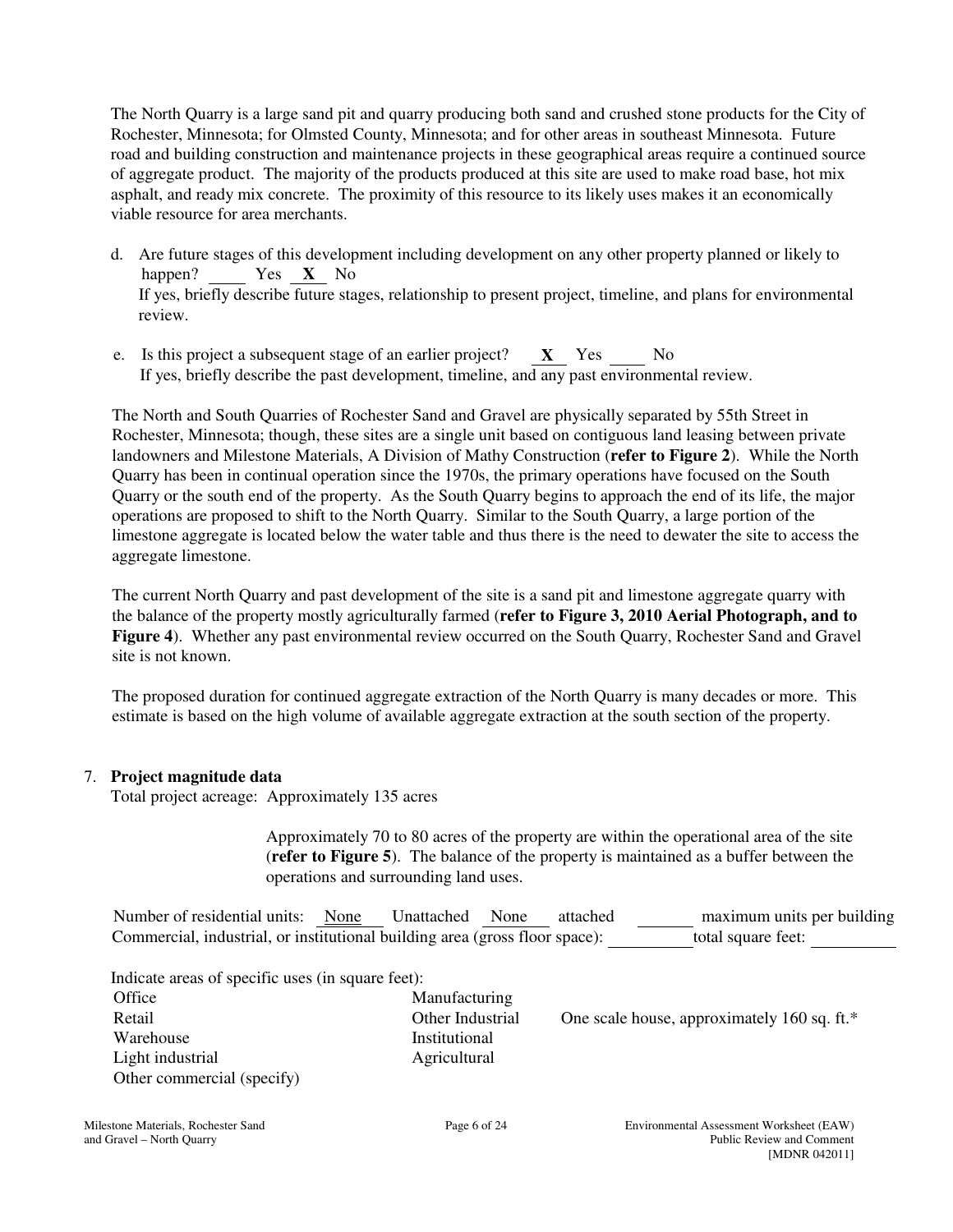Building height Single story If over 2 stories, compare to heights of nearby buildings

\* One proposed scale house, approximately 160 square feet, to be constructed on site.

8. **Permits and approvals required.** List all known local, state, and federal permits, and approvals and financial assistance for the project. Include modifications of any existing permits, governmental review of plans, and all direct and indirect forms of public financial assistance including bond guarantees, Tax Increment Financing, and infrastructure. *All of these final decisions are prohibited until all appropriate environmental review has been completed. See Minnesota Rules, Chapter 4410.3100.*

| Unit of Government                        | <b>Type of Application</b>                 | <b>Status</b>        |
|-------------------------------------------|--------------------------------------------|----------------------|
| Minnesota Department of Natural Resources | <b>Water Appropriation Permit</b>          | Pending              |
| Minnesota Pollution Control Agency        | General NPDES Storm Water Permit           | Existing and ongoing |
| Minnesota Pollution Control Agency        | <b>Individual NPDES Storm Water Permit</b> | Pending              |
| Minnesota Pollution Control Agency        | <b>Tank Registration</b>                   | To Be Applied For    |
| Minnesota Pollution Control Agency        | Air Emissions Permit                       | To Be Applied For    |
| <b>Olmsted County</b>                     | Conditional Use approval or                | Existing and ongoing |
| <b>Olmsted County</b>                     | Land Use permit or approval                | Existing and ongoing |

Note: permits, approvals, and regulatory controls known at this time are identified. Permits, approvals, zoning changes, or other regulatory controls, if or when required or necessary, will be applied for; this includes those by the City of Rochester (suburban district), review and/or approval of grading plans, by Cascade Township, and/or by the Township Cooperative Planning Association.

 Based on information provided at this time, it is not known if a specific permit from Olmsted County is required to complete quarrying at the site since the site was a quarrying operation prior to adoption of the Olmsted County Zoning Ordinance.

9. **Land use.** Describe current and recent past land use and development on the site and on adjacent lands. Discuss project compatibility with adjacent and nearby land uses. Indicate whether any potential conflicts involve environmental matters. Identify any potential environmental hazards due to past site uses, such as soil contamination or abandoned storage tanks, or proximity to nearby hazardous liquid or gas pipelines.

The current land use of the site is a sand pit and limestone aggregate quarry. The site has been used for these purposes for a number of years. The northern edge of the proposed operation area was previously mined. The shoreline areas from this previous mining operation contain the ponds resulting from these operations and they are now natural shoreline. The balance of the site is agricultural fields with natural river shoreline along the South Fork Zumbro River (**refer to Figure 3**). The site also includes some small undisturbed, wooded areas. The proposed use of the site for the North Quarry is compatible with adjacent land uses, including agricultural, rural, and residential or suburban uses. The proposed berms and the ingress and egress roads also provide some separation between land uses. The North Quarry site has not in the past, and is not currently discharging water into the Zumbro River.

The MPCA has identified a closed demolition landfill adjacent to the proposed site (i.e., for additional information refer to the MPCA's website and the links to "What is in My Neighborhood). There is also an active NPDES permit for the Hallmark Terrace, Inc. (adjacent to and neighboring the site to the east).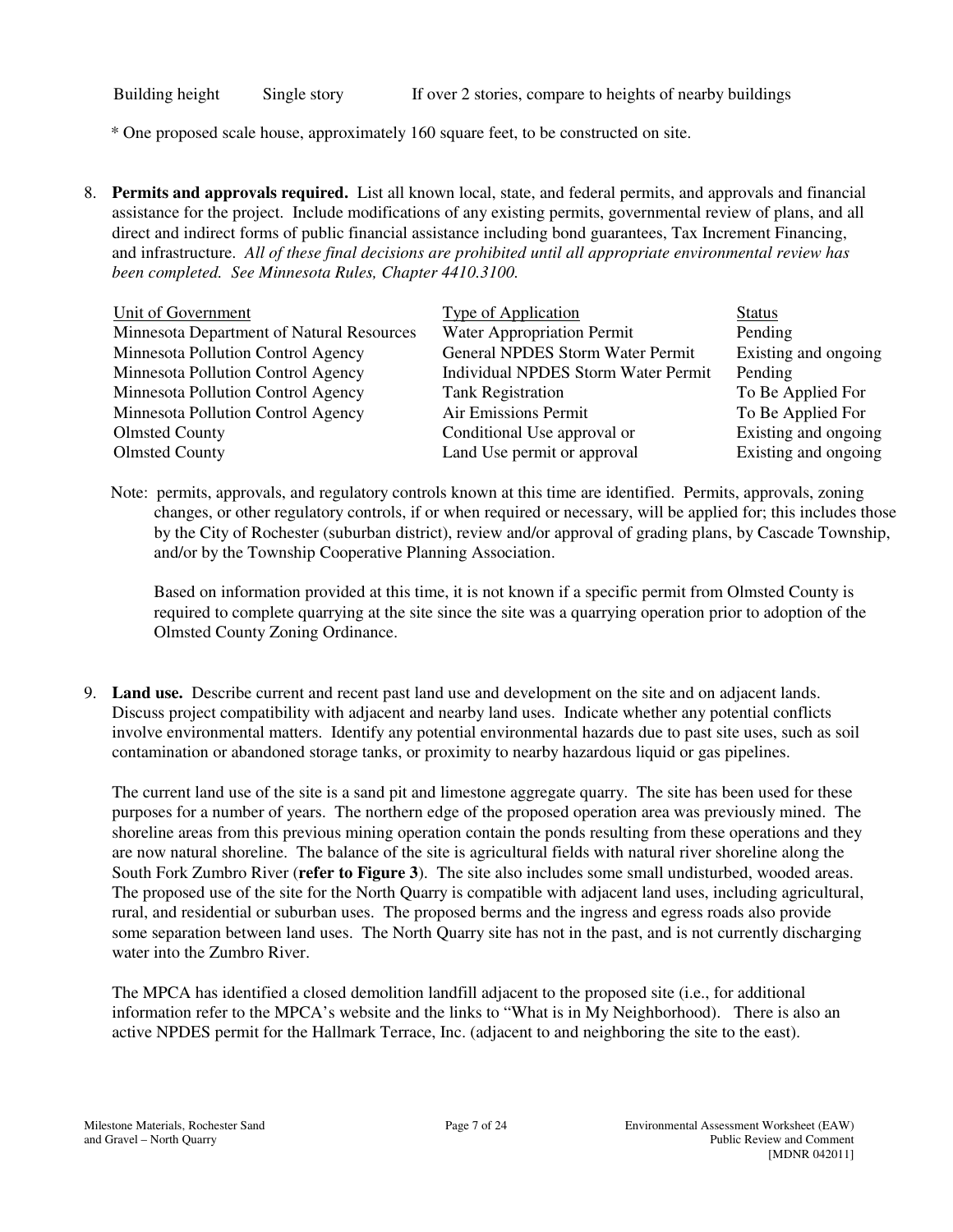10. **Cover types.** Estimate the acreage of the site with each of the following cover types before and after development:

| Types 1-8 wetlands<br>Wooded/forest<br>Brush/Grassland | <b>Before</b><br>4.524<br>40.682 | <u>After</u><br>4.524<br>38.36<br>16.107 | Lawn/landscaping<br>Impervious surfaces<br><b>Stormwater Pond</b> | <b>Before</b><br>0.00<br><u>5.31</u> | <u>After</u><br>0.00<br><u>5.31</u> |
|--------------------------------------------------------|----------------------------------|------------------------------------------|-------------------------------------------------------------------|--------------------------------------|-------------------------------------|
| Cropland<br><b>TOTAL</b>                               | 6.177<br>60.00                   | 0.0                                      | Other (describe)                                                  | 0.00<br>17.61 (Quarry)<br>134.30     | 0.00<br>$70.0$ (Lake)<br>134.30     |

If **Before** and **After** totals are not equal, explain why:

No wetlands are proposed to be disturbed during the quarrying process (**refer to Figure 8, Olmsted County Public Waters Inventory Map, and to Figure 9, National Wetlands Inventory Map**). The impervious surfaces on site will not be disturbed and no additional impervious surfaces will be created. As a result of reclamation of some quarry areas and the reduction of agricultural land after conversion to berm areas and reclamation of quarrying areas, the amount of brush/grassland will increase by an estimated ten acres. All cropland currently used on site will be lost after quarrying is complete. During the quarrying process, areas that are not currently within quarrying operation areas will continue to be farmed. Following quarrying, the site will become an area available for types of recreational opportunities (i.e., such as wildlife observation, hiking, boating, fishing, walking, and hunting) and will not be used for agricultural land. The site, however, will remain in private ownership and specific public recreational uses are not proposed. At this time, the dimensions of the proposed lake are estimated, and along with setbacks from property boundaries and with plans to maintain buffers from and between adjacent and surrounding land uses, the size of the proposed lake to be constructed will be approximately 70 acres (**refer to Figure 7**).

# 11. **Fish, wildlife, and ecologically sensitive resources**

a. Identify fish and wildlife resources and habitats on or near the site and describe how they would be affected by the project. Describe any measures to be taken to minimize or avoid impacts.

Fish species have been collected in the South Fork of the Zumbro River in various years (i.e., 1964, 1974, 1975, 1983, 1986, 1987, 1985, 1990 1991, and 1993) at three different locations (i.e., below the Silver Lake Dam, between Silver Lake and the Mayowood Lake Dam, and above Mayowood Lake). The fish species collected during these surveys include American brook lamprey, Stoneroller sp., Common carp, Ozark minnow, Brassy minnow, Hornyhead chub, Emerald shiner, Common shiner, Bigmouth shiner, Rosyface shiner, Spotfin shiner, Sand shiner, Redfin shiner, Suckermouth shiner, Southern redbelly dace, Bluntnose minnow, Fathead minnow, Blacknose dace, Longnose dace, Creek chub, Quillback, White sucker, Northern hogsucker, Silver redhorse, Black redhorse, Golden redhorse, Shorthead redhorse, Black bullhead, Yellow bullhead, Channel catfish, Stonecat, Tadpole madtom, Brook Stickleback, White bass, Rock bass, Hybrid sunfish, Green sunfish, Orangrespotted sunfish, Bluegill, Smallmouth bass, Largemouth bass, White crappie, Black crappie, Mud darter, Fantail darter, Rainbow darter, Johnny darter, Banded darter, Logperch, Blackside darter, and Slenderhead darter.

Effects on fish and other aquatic resources in the South Fork of the Zumbro River are anticipated to be limited as a result of discharge limits to be provided in the permits or approvals to be issued by the MPCA. These limits for discharge from the site are to pH, total suspended solids, and turbidity and are anticipated to provide protection for fish and other aquatic resources in the area of the proposed project.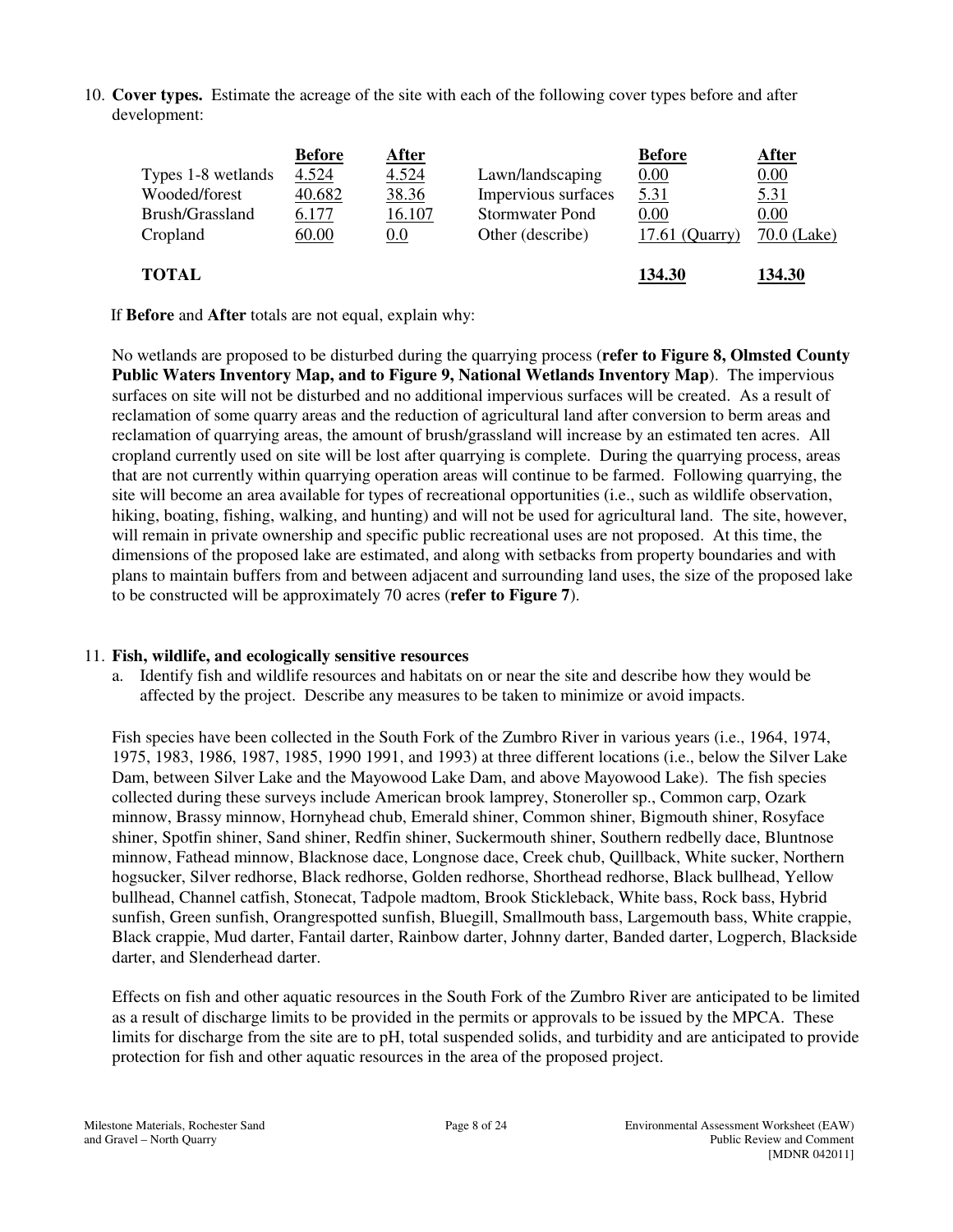Terrestrial wildlife resources in the project area likely include raccoon, mink, great blue heron, kingfishers, swallows, deer, geese, reptiles, and amphibians*.* These wildlife resources at the site will be disturbed by the conversion of agricultural land, wooded land, and grasslands to quarry operations. The wildlife located in these areas will be displaced to areas typically used by wildlife adjacent to the site. The site is surrounded by agricultural land, deciduous forests, grasslands, and limited urban residential development. These areas extend a number of miles to the north, east, and west of the property. In addition, efforts will be made to reduce or limit the quarrying operations to provide sufficient wooded and brushland buffers to minimize effects to wildlife resources.

Once quarry operations are completed at the site and reclamation of the site is completed, the replacement of agricultural land with an approximately 70-acre constructed lake and surrounding brush and grasslands will occur. This will create a wildlife resource for waterfowl and aquatic animals and plants, including wildlife displaced during quarrying operations.

As part of and in addition to the permits and approvals indicated (**refer to Permits and Approvals Required, Item No. 9**), the project area is also subject to a review and approval of effluent limits and a nondegradation review of the proposed discharge from the facility; these are part of and in addition to the permits and approvals required by the MPCA for the proposed facility and for the proposed discharge to the South Fork of the Zumbro River. The MPCA, as part of its permit and approval process may require or incorporate effluent limitations.

b. Are any state-listed (endangered, threatened, or special concern) species, rare plant communities, or other sensitive ecological resources on or near the site? **X** Yes No If yes, describe the resource and how it would be affected by the project. Describe any measures that will be taken to minimize or avoid adverse impacts. Provide the license agreement number (LA- ) and/or Minnesota Department of Natural Resources, Division of Ecological Resources contact number (ERDB 20100249) from which the data were obtained and attach the response from the MDNR, Division of Ecological Resources. Indicate if any additional survey work has been conducted within the site and describe the results.

The MDNR's Natural Heritage Information System was consulted and a database search was conducted to determine if any rare plant or animal species or other significant natural features are known to occur within an approximate one mile radius of the proposed North Quarry project area. Based on the MDNR's Natural Heritage Information System review, timber rattlesnakes *(Crotalus horridus)* and Blanding's turtles *(Emydoidea blandingii),* both state-listed threatened species, have been documented in the vicinity of the North Quarry and may be affected by the proposed project. (**Refer to Attachment 1, the Minnesota Department of Natural Resources, Natural Heritage Information System review correspondence, recommendations, database search, and fact sheet and guidelines.)**

To mitigate possible disturbance of these species by the North Quarry operations, the wetland areas and other shoreline areas will remain undisturbed. Also, an existing vegetated berm between the low lying areas and the existing disturbed quarry area functions as a limited natural buffer. Efforts have been and will continue to be made to reduce the quarrying operations in order to provide large areas of wooded and brushland buffers to help minimize effects to wildlife resources and to these ecologically sensitive resources.

In the event that timber rattlesnakes are encountered during the operation of the quarry, they will be left undisturbed and quarrying operations will be limited or paused temporarily pending implementation of specific measurers to assure the timber rattlesnakes are not disturbed. If Blanding's turtles are encountered during the operation of the quarry, the project proposer and contractors will follow all recommendations (i.e., including construction recommendations and guidelines) provided by the MDNR applicable to the site. (**Refer to**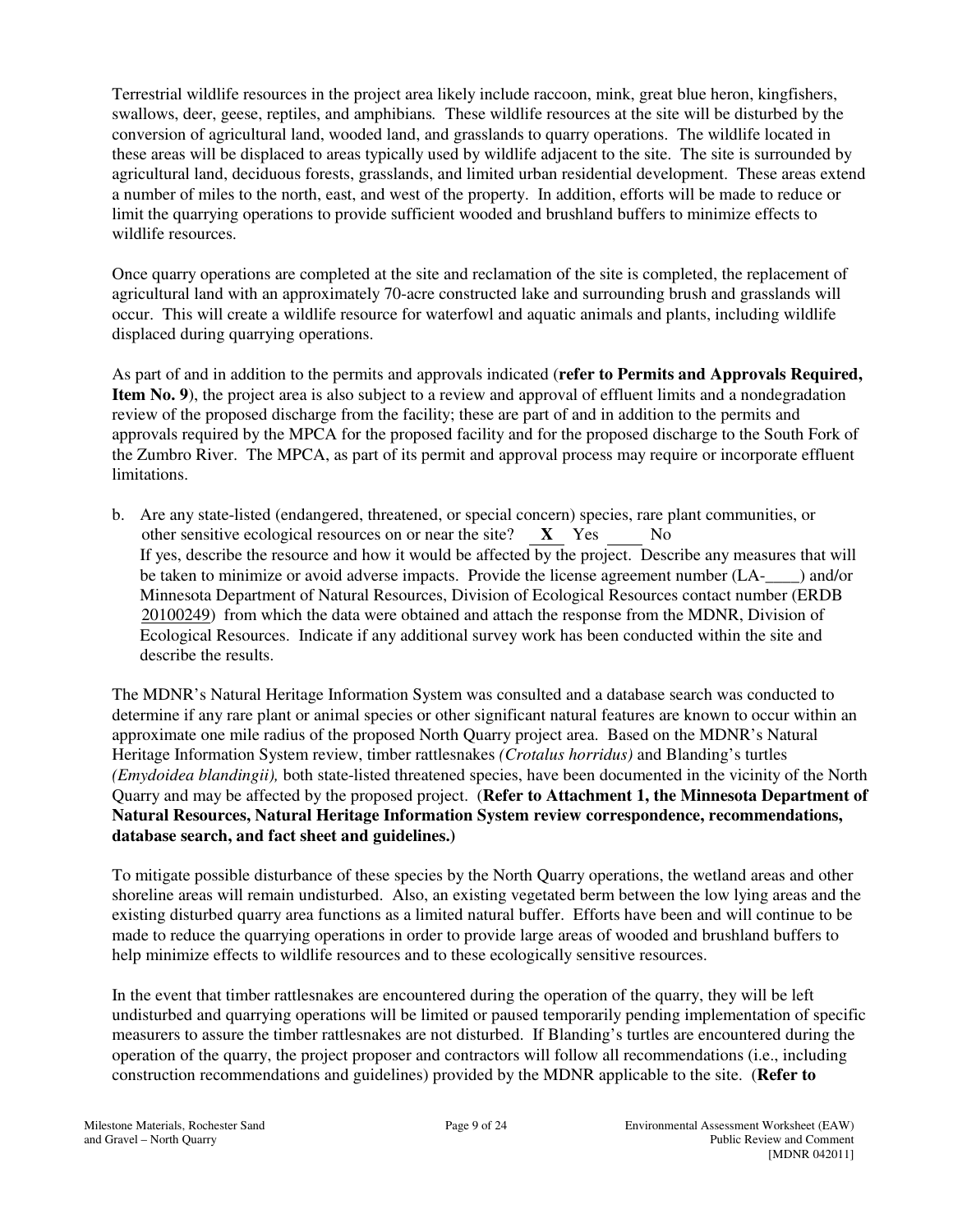**Attachment 1, the Minnesota Department of Natural Resources, Natural Heritage Information System review correspondence, recommendations, and fact sheet and guidelines.)** The MDNR's summary and fact sheet will also be provided and available to all personnel at the site for continual reference.

12. **Physical impacts on water resources.** Will the project involve the physical or hydrologic alteration – dredging, filling, stream diversion, outfall structure, diking, and impoundment – of any surface waters such as a lake, pond, wetland, stream, or drainage ditch? **X** Yes No If yes, identify water resource affected and give the DNR Public Waters Inventory number(s) if the water resources affected are on the PWI: see below Describe alternatives considered and proposed mitigation measures to minimize impacts.

The proposed North Quarry project includes hydrologic alteration by dewatering large appropriations of waters and then discharging waters into the South Fork of the Zumbro River. **Refer also to** the Project Description (Item No. 6.B.) which identifies that water appropriated for dewatering operations will discharge to the South Fork of the Zumbro River. **(Refer also to Figure 8, the Olmsted County Public Waters Inventory Map and to Figure 9, the National Wetlands Inventory Map.)** The eventual construction of the lake on site as a result of reclamation operations will create an approximately 70-acre lake and open water area with water depths ranging from shallow near shore environments to approximately 100 feet deep; shallow depths may provide wetland-type habitat areas, while deeper areas may provide deep water-type habitat areas.

As part of the proposed reclamation, seeding and sloping of banks is planned to occur. The proposed overburden is from former upland areas, and seeding of the shallow water areas may also occur if during or after re-sloping of the banks such seeding becomes necessary to ensure that wetland and lake vegetation with favorable species to wetland and lake areas will effectively naturally grow. This is also to ensure that wetland and lake habitat result in this wetland and lake area.

A small area of wetlands identified and mapped on the National Wetlands Inventory Map as PFO1A (Freshwater Forested/Shrub Wetland), R2UBHx (Riverine), PUBGx ((Freshwater Unconsolidated Bottom), and PEMCx (Freshwater Emergent Wetland) occur along the South Fork of the Zumbro River. Much of the wetland areas have the modifier "x" which indicates these areas have been excavated during previous mining operations. These wetlands are outside the project disturbance area and will be left undisturbed by any physical or hydrological alteration.

13. **Water use.** Will the project involve installation or abandonment of any water wells, connection to or changes in any public water supply or appropriation of any ground or surface water (including dewatering)? **X** Yes No

If yes, as applicable, give location and purpose of any new wells; public supply affected, changes to be made, and water quantities to be used; the source, duration, quantity, and purpose of any appropriations; and unique well numbers and DNR appropriation permit numbers, if known. Identify any existing and new wells on the site map. If there are no wells known on site, explain methodology used to determine.

As quarry operations continue at the North Quarry, the mining extends to greater depths within the limestone formation and below the water table (**refer to Figure 10, Subsurface Cross-Section Well Locations; Figure 11, Well Locations Cross-Section A – A'; and Figure 12, Well Locations Cross-Section B - B'**). As a result, dewatering or water removal of the quarry is needed to gain access to the limestone product. Typically, water is proposed to be pumped from the quarry sump to a series of settling ponds (**refer to Figure 6**) prior to discharge to the South Fork of the Zumbro River. The MPCA has permitted and approved some aspects of this discharge during the time of quarry operations as part of a general NPDES/SDS permit applicable to a number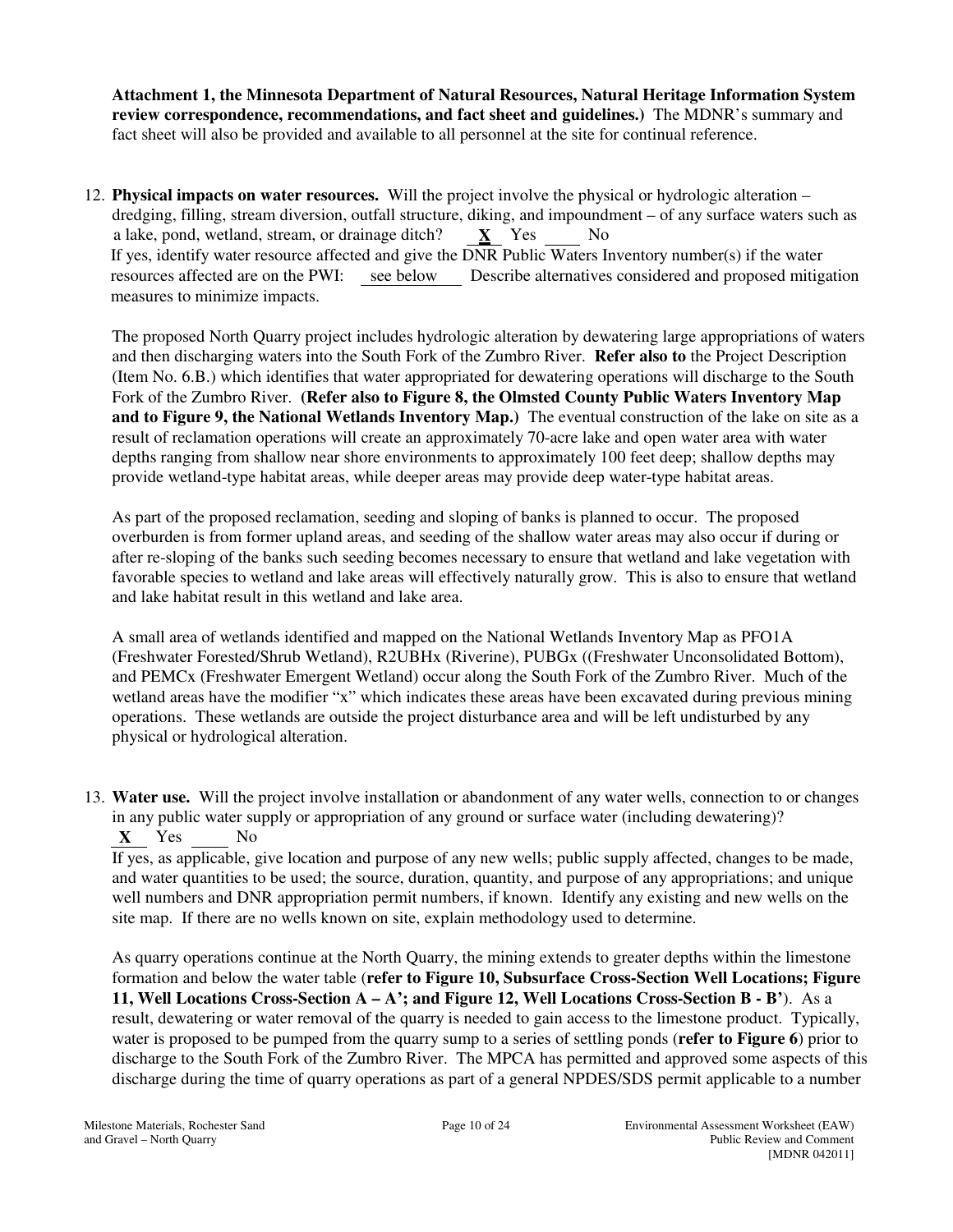of the project proposer's quarry operations (though not as of yet part of an individual permit or approval for this particular operation and discharge to the South Fork of the Zumbro River). As a component of the existing general permit, the discharge water is sampled periodically for water quality to ensure the discharges do not adversely affect the water body or its inhabitants. Quantities of groundwater seepage into the quarry sump vary as the extraction depth and geological formation changes. Maximum water withdrawals from the quarry sump are estimated to be 7,700 gallons per minute and 4,000 million gallons per year once the quarry footprint is at its largest and deepest point. Typical water withdrawal volumes are estimated to be lower than these anticipated amounts although an exact estimate is not identified or known.

At the present time, the North Quarry has been mined to a limited extent. The quarry area presently is approximately one acre with approximately nine to ten acres of the area that have been stripped of overburden in partial preparation for expansion of the quarry (**refer to Figure 4**). Generally, the operation area of the site is planned to be approximately 70 acres in size with the depth of aggregate on site ranging from approximately 60 feet to approximately 120 feet below ground (**refer to Figure 5**). The current depth of aggregate extraction is at an elevation of approximately 960' msl. The proposed expansion anticipates aggregate to be mined at an elevation to approximately 900' msl depending on the market demand for the aggregate (**refer to Figure 10, Figure 11, and Figure 12**). Dewatering of the quarry will be needed to attain this proposed depth of mining. The bottom elevation of the quarry sump is proposed to be at approximately 890' (msl). The sump is currently proposed to be located at the north end of the quarry (**refer to Figure 6**). The combination of the geometry of the cone-of-depression (i.e., an inverted cone with the greatest drawdown at the center) and the location of the sump at the north end of the quarry, may necessitate the sump to be operated at a lower elevation than would be necessary if the sump were situated in the center of the quarry. Placing the sump next to the South Fork of the Zumbro River, near the center of the cone-of-depression, may also increase the possibility for pumping effects to the river. As noted in the plans shown in Figure 6, the exact configuration of this element of the operation could vary as more final plans and requirements are established.

The project proposer has completed dewatering of the Rochester Sand and Gravel, South Quarry to a similar depth for a number of years; though the amount of dewatering may be similar or may vary from that proposed for this North Quarry. The project proposer has dewatered mines, pits, or quarries in other similar geologic settings in other areas of Olmsted County. The Rochester Sand and Gravel, South Quarry is in the same geologic and hydrogeologic setting as the one proposed for excavation of aggregate in the North Quarry. At a number of these other quarries in similar geologic and hydrologic settings completed by the project proposer, adverse affects to water resources or to the availability of water resources to nearby domestic wells have not occurred.

A Water Appropriation Permit application for dewatering associated with the proposed project has been submitted to the MDNR. This application is for an annual appropriation of 4,000 million gallons of water or 4 billion gallons (i.e., 333.3 million gallons of water per month). This volume is estimated or anticipated based on the project proposer's previous industry experience in generally similar geologic, hydrologic, and hydrogeologic settings. After treatment within a series of settling ponds that are proposed to be constructed on site, the water is proposed to be discharged to the South Fork of the Zumbro River (**refer to Figure 6**). The settling pond system will be designed according to the MPCA's NPDES/SDS permit requirements and there will be provisions to ensure the water discharged from the site will comply with the MPCA's NPDES/SDS permit requirements and provisions. The quarry sump and associated settling ponds will be located on the north end of the quarry footprint (**refer to Figure 5**).

Groundwater withdrawals from the quarry sump at the site will be returned to the South Fork of the Zumbro River and to the water table through the settling ponds (to be constructed) and the discharge system. The exact design and specific operation of the sump and settling pond system will be determined closer in time to commencement of the proposed. This transfer of water will create a cone of depression allowing the aggregate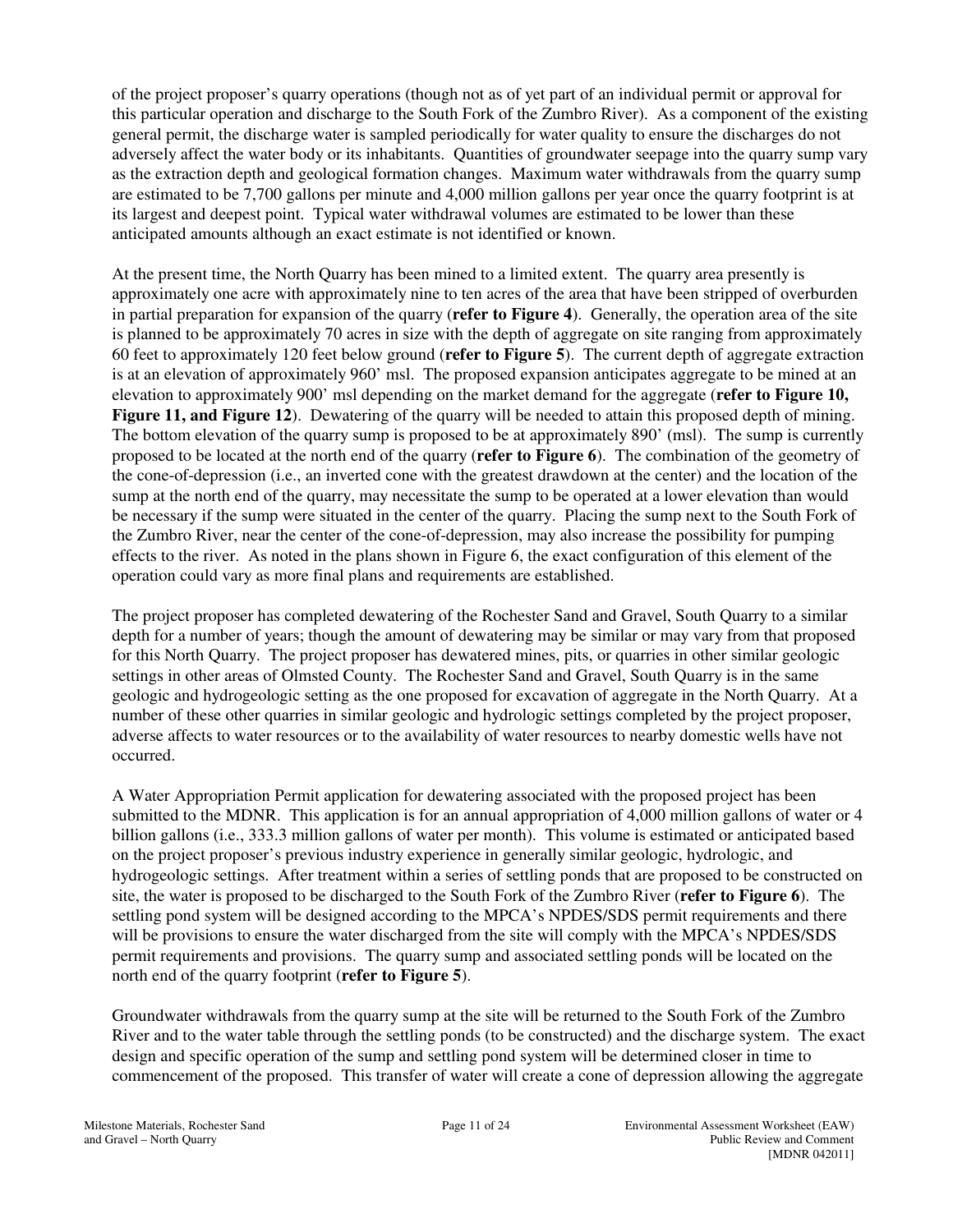below the water table to be mined. This dewatering process, to a limited extent, may reduce some of the potential for effects to the aquifer in the area as the extent of the cone of depression may be narrowed. All wells presently listed on the Minnesota Department of Health's Minnesota County Well Index within 1.5 miles of the quarry property boundary have been located and mapped (**refer to Figure 13, Minnesota Department of Health County Well Index Wells**). The wells within this same radius of the site are also displayed generally and specifically on five maps (**refer to Figure 14, County Well Index Display Index; Figure 15, County Well Index Display, Northwest Quadrant; Figure 16, County Well Index Display, Northeast Quadrant; Figure 17, County Well Index Display, Southwest Quadrant; and Figure 18, County Well Index Display, Southeast Quadrant**). An index for these maps is presented and shows the quadrants displayed (**refer to Figure 14**). Each of the wells within this same radius of the site have been tabulated and the data for each of the wells is presented in the table in **Appendix 1, Minnesota Department of Health, Minnesota County Well Index Tables**. However, this table of the Minnesota County Well Index is limited to information contained in the Minnesota County Well Index. There are likely wells located with the 1.5 mile radius of the project site that are not included in the Minnesota County Well Index and therefore information is not available about those wells at this time. During the subsequent evaluation by the MDNR regarding the water appropriation permit application, the Department may acquire or use additional information about wells not included in the Minnesota County Well Index to assist the Department in determining the potential risk of or potential for domestic well interference.

Adjacent to the site to the east and at the southern portion of the property, and separated by a proposed berm is a the Hallmark Terrace Mobile Home Park. This is in the area of future mining reserves and further from the area of immediate proposed quarrying operations. The well(s) serving this trailer park is not mapped by the Minnesota Department of Health. The well depth is 413 feet and the static water level of the well is 53 feet from the land surface.

The Prairie Du Chien Group/Jordan Sandstone aquifer is the primary aquifer for the located wells associated with the proposed project. This aquifer is widely used as a potable water source in southeast Minnesota. Information from the Minnesota Geological Survey indicates that the aquifer water level elevation is at approximately 940' msl in the area of the proposed North Quarry site (**refer to Figure 19, Groundwater Contour Map**). Data based on the Minnesota Department of Health's County Well Index is similar. This data and site observations indicate that for the quarry operations to reach the desired aggregates at an elevation of 900' msl, dewatering the pit will occur from approximately 40 feet to up to approximately 60 feet below ground. Based upon the distance to surrounding wells and the project proposer's previous experience dewatering quarries in similar geologic settings, interference with nearby water supplies generally has not occurred. The project proposer has managed water volumes of similar and/or larger magnitude in similar geological formations. One site is located north of the North Quarry also on the Zumbro River. At this site (i.e., Golberg Quarry), the project proposer indicates having managed water appropriation volumes of approximately 530 million gallons monthly or more than 5 billion gallons annually. According to the project proposer, specific instances of effects on neighboring wells (or on water resources) were not reported. In the event of reports of well interference or effects on water resources as a result of the dewatering or discharge processes, the project proposer will follow all guidelines or provisions identified in the MNDR's Well Interference resolution process. In the event of potential interference with appropriations or with other wells in the future, the MDNR will use its existing DNR Well Interference resolution process or procedures to resolve interference issues.

An additional source of water appropriation within the site will be from aggregate washing operations. (**Refer to the Project Description, Item No. 6.B.** for the water appropriation volumes included in the maximum volumes identified in Item No. 6 and in this Item.) As the quarry operations expand in the North Quarry, the existing aggregate washing at the South Quarry will transition to the North Quarry. To wash aggregate on-site, multi-staged settling ponds will be constructed as a system separate from the dewatering ponds. The source of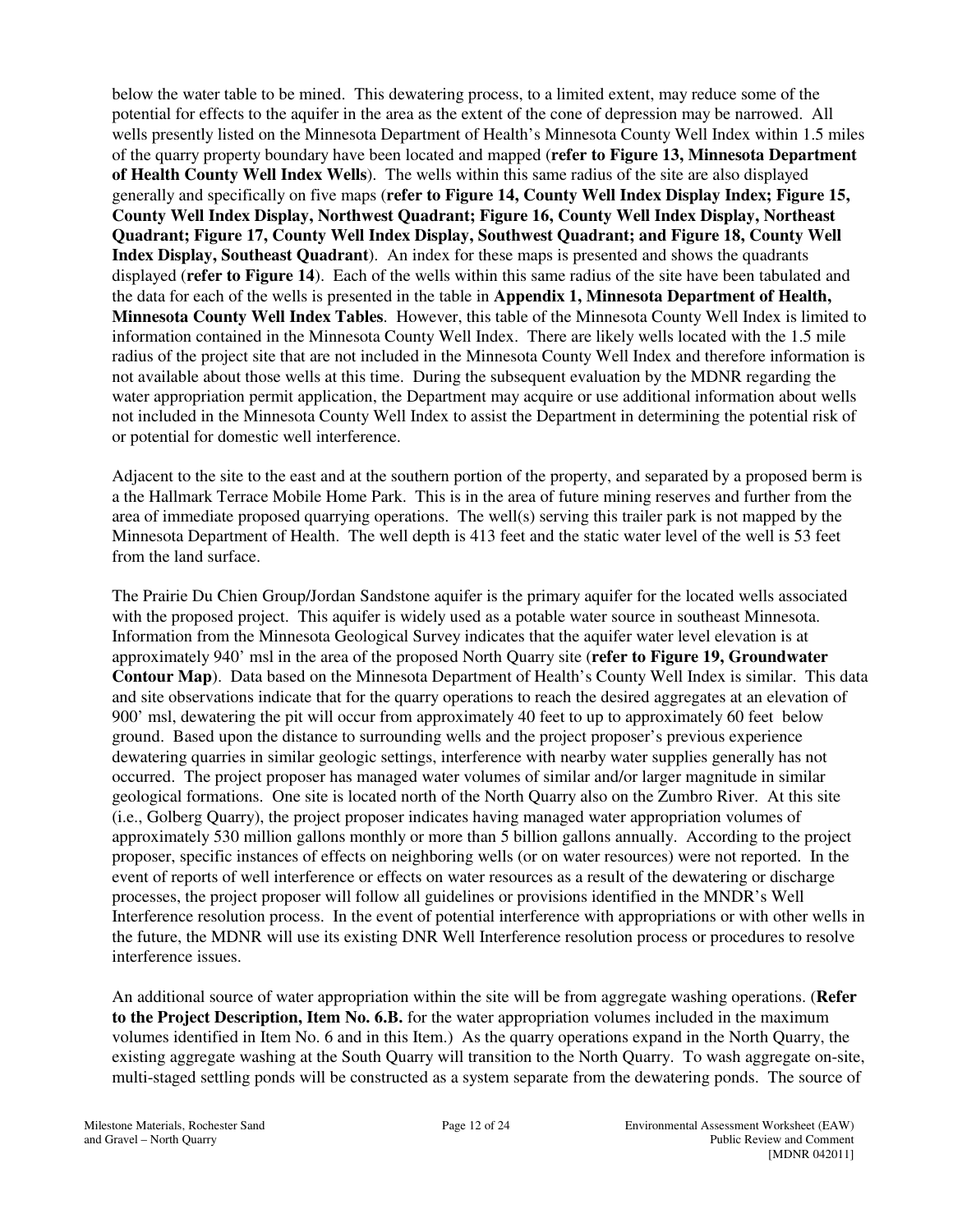the aggregate wash water is from groundwater seeping into the site, which is then recycled and reused within the aggregate washing operations. The process water from the aggregate washing is recycled within the settling ponds and is not proposed to discharge to surface water resources. Water losses from evaporation and loss of water into the aggregate product are replenished with groundwater seeping into the wash ponds or water is proposed to be pumped from the quarry sump to the wash ponds, as needed by operations.

14. **Water-related land use management district.** Does any part of the project involve a shoreland zoning district, a delineated 100-year flood plain, or a state or federally designated wild or scenic river land use district? **X** Yes No

If yes, identify the district and discuss project compatibility with district land use restrictions.

There is a 100-year delineated flood plain within the site regulated and identified by an Olmsted County zoning ordinance (**refer to Figure 20, Federal Emergency Management Agency Floodway Map; Figure 21, Olmsted County Flood Insurance Rate Map; and Figure 22, Olmsted County Floodplain Zoning Map**). The northern boundary of the proposed project is close to the South Fork of the Zumbro River and to the 100 year delineated flood plain. Based on information known at this time, the exact quarry footprint and any areas of quarrying, mining, or extraction are not within the 100-year flood plain. Fill is not proposed to be placed in the 100-year flood plain. The North Quarry area may also be within the Shoreland Zoning District of the river, even if project operations are not specifically proposed to occur within the identified district.

The South Fork of the Zumbro River is identified on the Public Waters Inventory for Olmsted County (**refer to Figure 8**). The proposed project is not planned to extend into the South Fork of the Zumbro River and buffers between the river and the proposed project operations are in place and will continue to be in place. These buffers range in length from 150 feet to 650 feet and consist of approximately 25 acres of grassland and wooded lands. The specific width of the buffers varies throughout the site and is not specifically known at this time.

15. **Water surface use.** Will the project change the number or type of watercraft on any water body? Yes **X** No

If yes, indicate the current and projected watercraft usage and discuss any potential overcrowding or conflicts with other uses.

16. **Erosion and sedimentation.** Give the acreage to be graded or excavated and the cubic yards of soil to be moved: 70-90 acres ; 726,000 cubic yards at an average depth of five feet (overburden is between three feet and eight feet).

Describe any steep slopes or highly erodible soils and identify them on the site map. Describe any erosion and sedimentation control measures to be used during and after project construction.

**Refer to** the description in Item No. 19, Geologic Hazards and Soil Conditions and to **Figure 23, the Soils Map** for a description of the types of soils present on the site. There is currently a general (not individual) Nonmetallic Mining NPDES permit which has been issued by the MPCA for a number of quarrying operations (i.e., permit number MNG490000). The permit conditions require identified Best Management Practices for managing runoff. A Stormwater Pollution Prevention Plan has also been prepared and is maintained according to MPCA stormwater permit requirements. This plan describes actions completed on-site regarding erosion control and describes actions to ensure storm water discharges from the site are appropriately managed. In addition, the existing general NPDES permit requires that the site is inspected on a monthly basis by the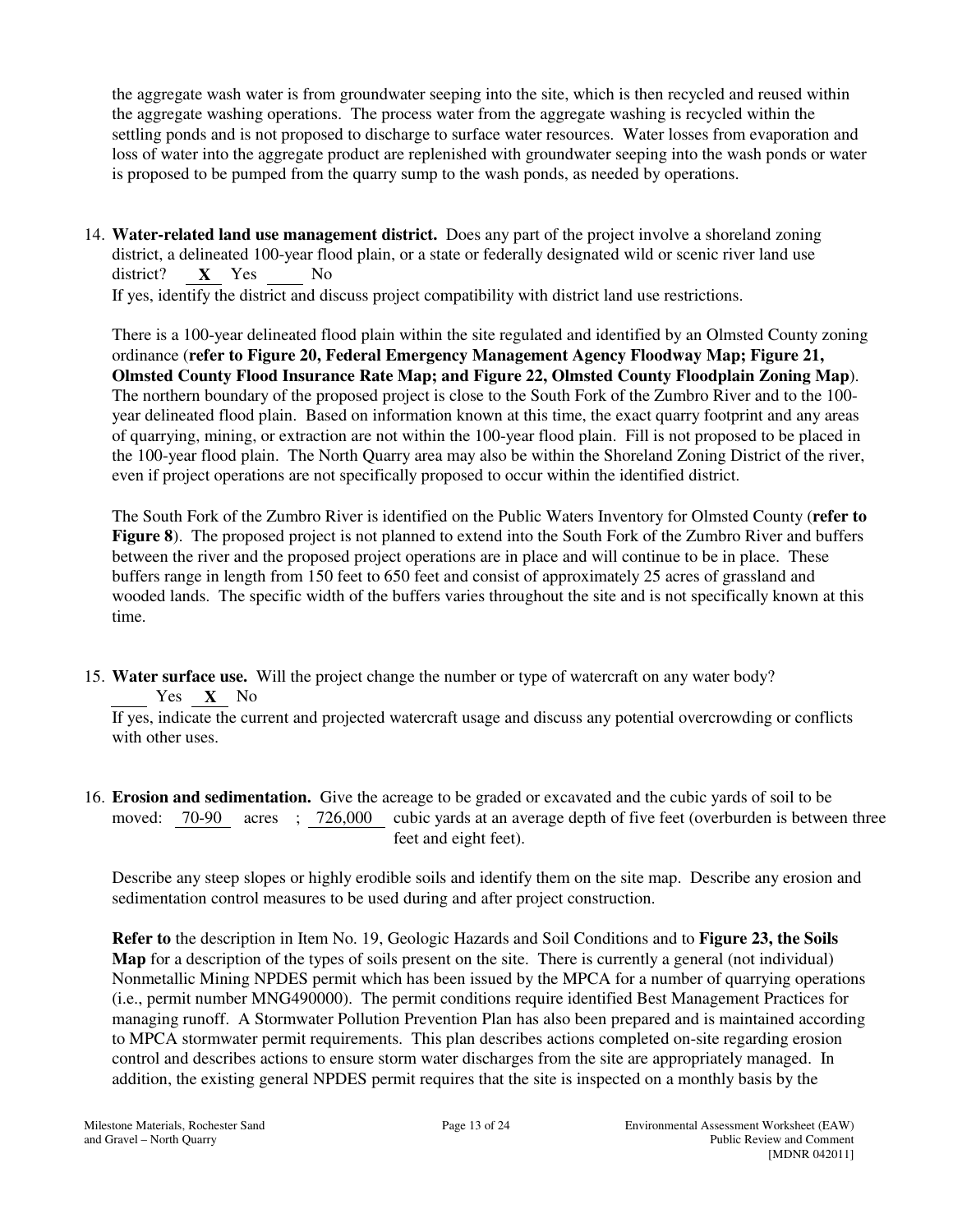MPCA to ensure there are not erosion problems and to ensure that identified best management practices are complied with and properly functioning.

Most of the water entering the site will be controlled and collected within the disturbed quarry area. As it becomes necessary to dewater areas of quarry operations, water will be processed in staged settling ponds prior to discharge by way of a rip rap channel (**refer also to Figure 6**). The rip rap channel that is proposed to be constructed as part of the treatment of dewatering discharge is needed and will be used to slow the flow of the discharge from the outfall pipe to reduce or eliminate erosion and scouring. The channel is proposed to involve lining the existing drainage way with geotextile fabric and then rip rap will be placed on top of the fabric for a distance (i.e., length to be determined as part of further design) to provide for the flow to be dissipated to reduce or eliminate scouring. Currently, a vegetated perimeter berm is established along the northwest section of the property to provide a barrier between quarrying operations and undisturbed areas. Additional vegetated perimeter berms will be constructed as the quarry extends southward within the site. The berms will consist primarily of organic soils overlying the limestone bedrock. Once constructed, the berms will be graded and seeded with Seed Mixture No. 350, and oats and rye as a cover crop. Silt fence will also be installed around the newly constructed berms and will remain in place until vegetation becomes established on the berms. The berms presently at the site, along the northern edge of the existing quarry, range in height from five feet to ten feet. Berms also of five feet to ten feet each, are proposed for the berms to be constructed on site in the future. Additionally, a vegetated buffer is, and will continue to be maintained between the active quarry and the South Fork of the Zumbro River.

After reclamation activities at the quarry are completed, the affected areas will be graded and seeded, and drainage through the site will be restored. The control methods described in the Project Description, Item No. 6.B.; in the Water Use section, Item No. 13; and in this Item will also protect the quality of the water during and after the quarry excavation operations.

# 17. **Water quality: surface water runoff**

a. Compare the quantity and quality of site runoff before and after the project. Describe permanent controls to manage or treat runoff. Describe any stormwater pollution prevention plans.

Currently, storm water from the active quarry area is maintained within the quarry footprint. A vegetated perimeter berm along the north and west section of the property provides a surface water flow barrier between the active operations and the undisturbed area. As the quarry footprint increases in size and depth during quarrying operations, the increased runoff, which is collected within the quarry footprint, will be processed in a multiple staged settling pond prior to discharge in a rip rap-lined outfall and channel (**refer to Figure 6**). **Refer also to** description in the item regarding erosion and channelization (Item No. 16). The rip rap channel that is proposed to be constructed as part of the treatment of dewatering discharge is needed and will be used to slow the flow of the discharge from the outfall pipe to reduce or eliminate erosion and scouring. The channel is proposed to involve lining the existing drainage way with geotextile fabric and then rip rap will be placed on top of the fabric for a distance (i.e., length to be determined as part of further design) to provide for the flow to be dissipated to reduce or eliminate scouring. Periodic water quality monitoring prior to discharge is designed to provide for compliance with existing water quality standards. After the project is completed, the reclaimed quarry will be graded, seeded, and drainage through the site will be restored. If necessary after reclamation has occurred, other erosion control measures, such as ponds, vegetated berms, and rip rap lined outfalls, will be left in place to for continued erosion control.

A Stormwater Pollution Prevention Plan has also been prepared and is maintained according to MPCA stormwater permit requirements.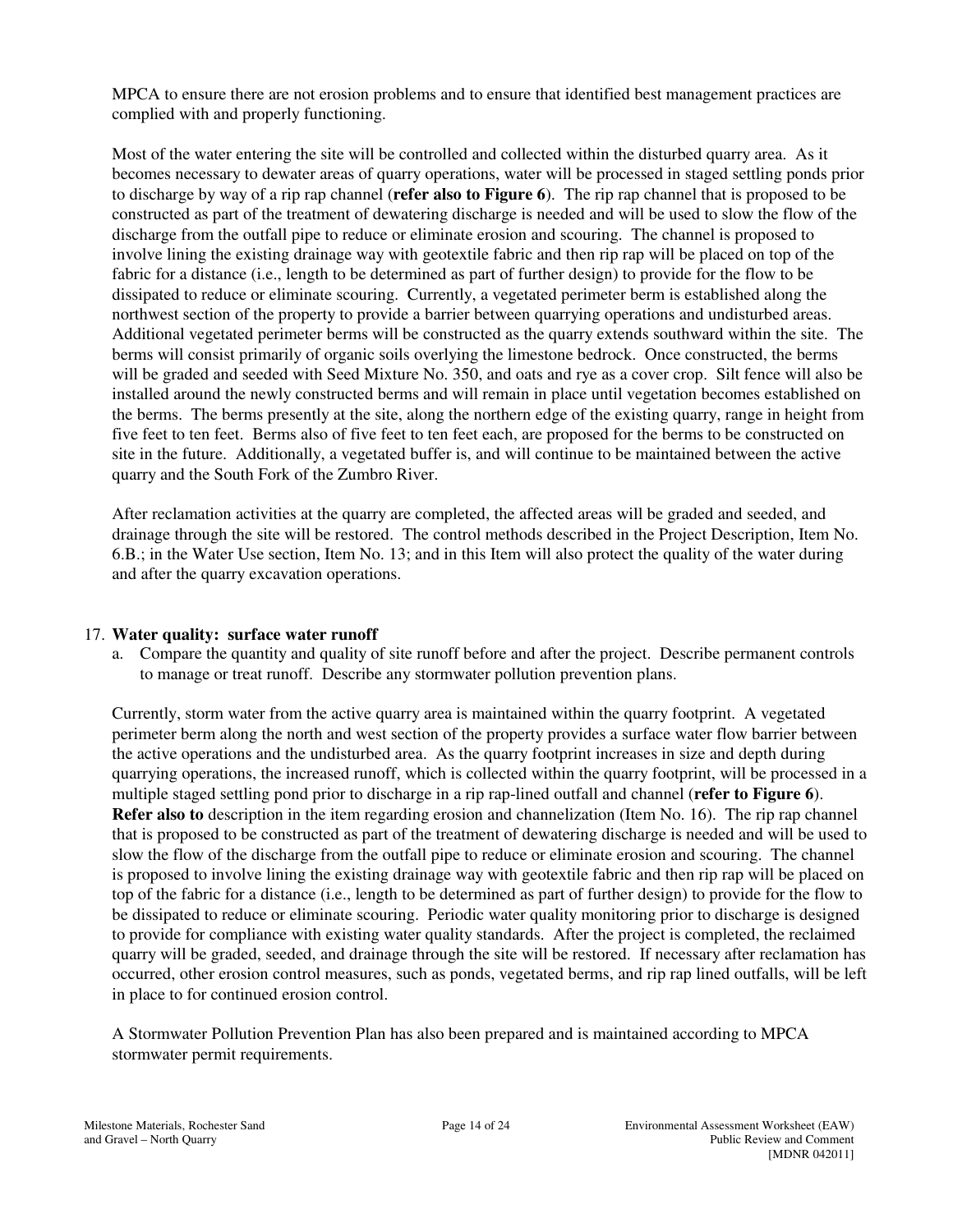b. Identify routes and receiving water bodies for runoff from the site; include major downstream water bodies as well as the immediate receiving waters. Estimate the impact of runoff on the quality of receiving waters.

Water processed in the dewatering settling ponds will flow into the South Fork of the Zumbro River and then will flow into the Mississippi River. Stormwater within the site has potential for particulate contamination. To reduce or eliminate the potential for scouring and erosion, multiple staged settling ponds are proposed as part of the water discharge system. This will occur along with a rip rap-lined discharge outlet and channel (**refer to Figure 6 and to the description in this Item and in Item No. 16, Erosion and Sedimentation**). Water quality testing at quarries similar to this size, volume, and geologic setting have not indicated an effect of runoff on the quality of the receiving waters. (General further information about this water quality testing can be made available during further review of this proposed project.) Some of the water quality tests are less than the limits of detection for suspended solids. Sampling and analysis of dewatering discharge on a specific schedule may be required as part of individual discharge permits issued to a specific or individual site by the MPCA. The permit generally requires the total suspended solids for dewatering discharge to be limited to 30 milligrams per liter.

### 18. **Water quality: wastewaters**

a. Describe sources, composition, and quantities of all sanitary, municipal, and industrial wastewater produced or treated at the site.

As aggregate extraction continues below the water table, groundwater seeping into the quarry footprint will be dewatered. The dewatering of groundwater is an industrial process. The source of the wastewater is groundwater seepage combined with stormwater runoff.

Quantities of groundwater seepage into the quarry sump vary as the extraction depth and geological formation changes. Maximum water withdrawals from the quarry sump are estimated to be 7,700 gallons per minute and 4,000 million gallons per year (i.e., 4 billion gallons) when the quarry footprint is at its largest and deepest point. The average anticipated volumes of water withdrawal anticipated not known at this time of project development.

Water processed in the dewatering settling ponds will flow into the South Fork of the Zumbro River and then flow into the Mississippi River. Water treatment will include multiple staged settling ponds and a rip rap-lined outfall prior to water discharge. To reduce or eliminate the potential for scouring and erosion, multiple staged settling ponds are proposed as part of the water discharge system. This will occur along with the rip rap-lined discharge outlet and channel (**refer to Figure 6 and to the description in this Item; in Item No. 16, Erosion and Sedimentation; and in Item No. 17, Water Quality Surface Water Runoff**). Some of the water quality tests are less than the limits of detection for suspended solids. Sampling and analysis of dewatering discharge on a specific schedule may be required as part of individual discharge permits issued to a specific or individual site by the MPCA. The permit generally requires the total suspended solids for dewatering discharge to be limited to 30 milligrams per liter.

An additional source of process water within the site is from aggregate washing operations. (The proposed water appropriation volumes for aggregate washing operations are included in the identified proposed maximum volumes of water to be appropriated.) As the quarry operations expand more in the North Quarry, the aggregate washing operations currently at the South Quarry will move towards the North Quarry. To wash aggregate on site, a multi-staged settling pond system will be constructed as a system separate from the dewatering ponds. The source of the aggregate wash water is from groundwater seeping into the site, which is then recycled and reused within the aggregate washing operations. The process water from the aggregate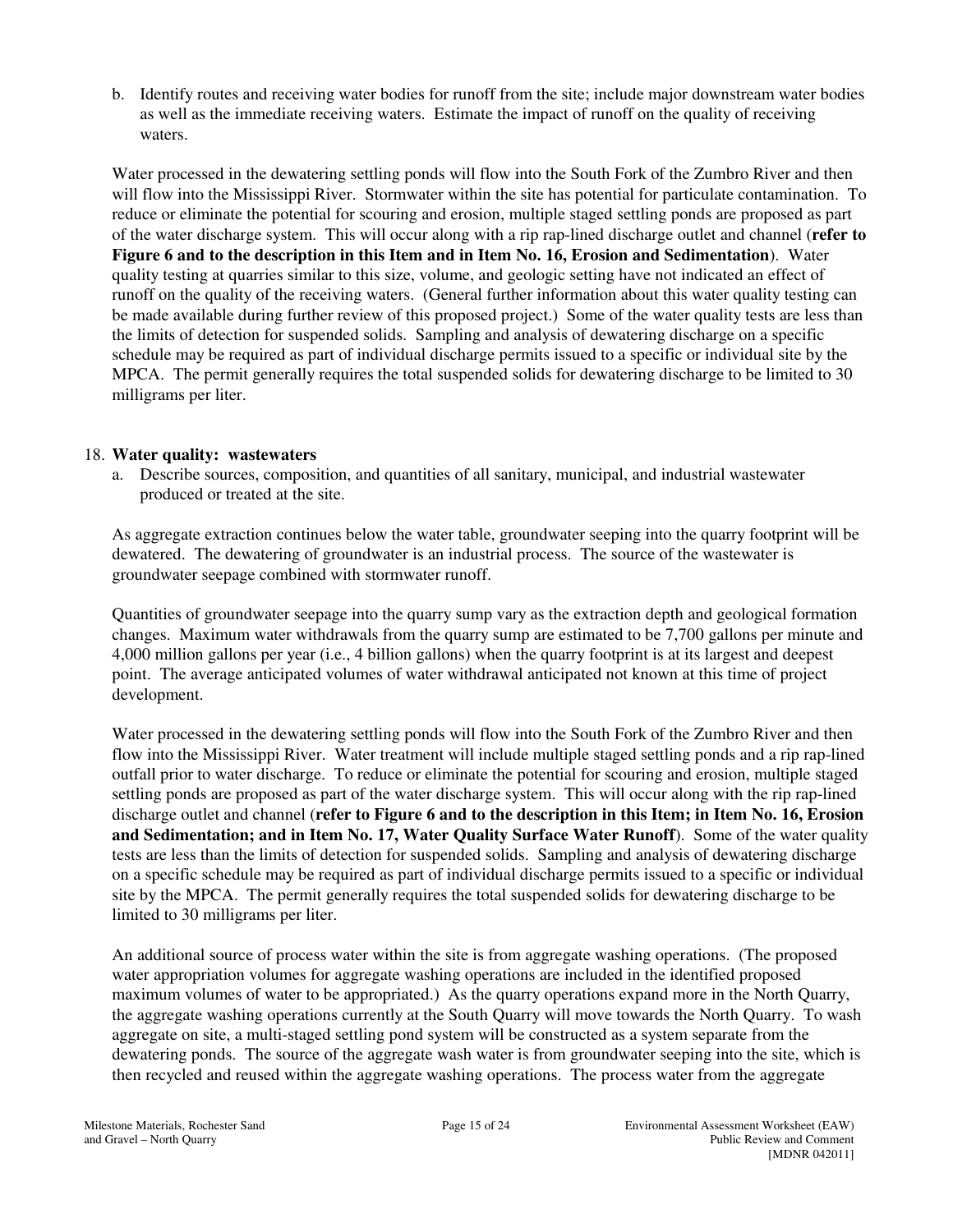washing is recycled within the settling ponds and does not discharge to surface water resources. Water losses from evaporation and loss of water into the aggregate product will be replenished with groundwater seeping into the wash ponds or water is proposed to be pumped from the quarry sump to the wash ponds, as needed.

There are no sanitary waste water sources on site. Portable chemical toilets are and will be used and serviced at the site.

b. Describe waste treatment methods or pollution prevention efforts and give estimates of composition after treatment. Identify receiving waters, including major downstream water bodies (identifying any impaired waters), and estimate the discharge impact on the quality of receiving waters. If the project involves onsite sewage systems, discuss the suitability of site conditions for such systems.

Dewatering process water may include particulate (and turbidity) from stormwater runoff commingling with the groundwater. Groundwater and potential stormwater will both settle in the quarry sump. A dewatering pump mounted on floats is proposed to pump the water to the elevation of the quarry highwall and then to discharge into multiple-staged settling ponds. The water will then flow through the multiple cells of a pond into a rip rap-lined outfall discharging into the South Fork of the Zumbro River. The proposed particulate and turbidity treatment methods for process water are the combination of settling ponds and the rip rapped outfall.

The South Fork of the Zumbro River is impaired for turbidity. Based on turbidity tests from similar dewatering sites on the Zumbro River in Olmsted County, the turbidity effect on the receiving waters from the proposed project is anticipated to be not substantial.

As part of and in addition to the permits and approvals indicated (**refer to Permits and Approvals Required, Item No. 9**), the project area is also subject to a review and approval of effluent limits and a nondegradation review of the proposed discharge from the facility; these are part of and in addition to the permits and approvals required by the MPCA for the proposed facility and for the proposed discharge to the South Fork of the Zumbro River. The MPCA, as part of its permit and approval process may require or incorporate effluent limitations. As noted, the South Fork of the Zumbro River is impaired for turbidity. The volume of water proposed to be discharged to the river results in the possibility or potential for increase in the amount of total suspended solids (TSS) in the receiving water during periods of low flow. There is the potential or possibility for changes or increases in turbidity and pH.

Aggregate wash water is not discharged from the site. This water is recycled and reused within the proposed wash ponds (i.e., multi-staged settling pond system to be constructed).

c. If wastes will be discharged into a publicly owned treatment facility, identify the facility, describe any pretreatment provisions, and discuss the facility's ability to handle the volume and composition of wastes, identifying any improvements necessary.

Not applicable.

# 19. **Geologic hazards and soil conditions**

a. Approximate depth (in feet) to ground water: two feet Minimum 45 feet average; to bedrock: six feet minimum 12 feet average. Describe any of the following geologic site hazards to ground water and also identify them on the site map: sinkholes, shallow limestone formations, or karst conditions. Describe measures to avoid or minimize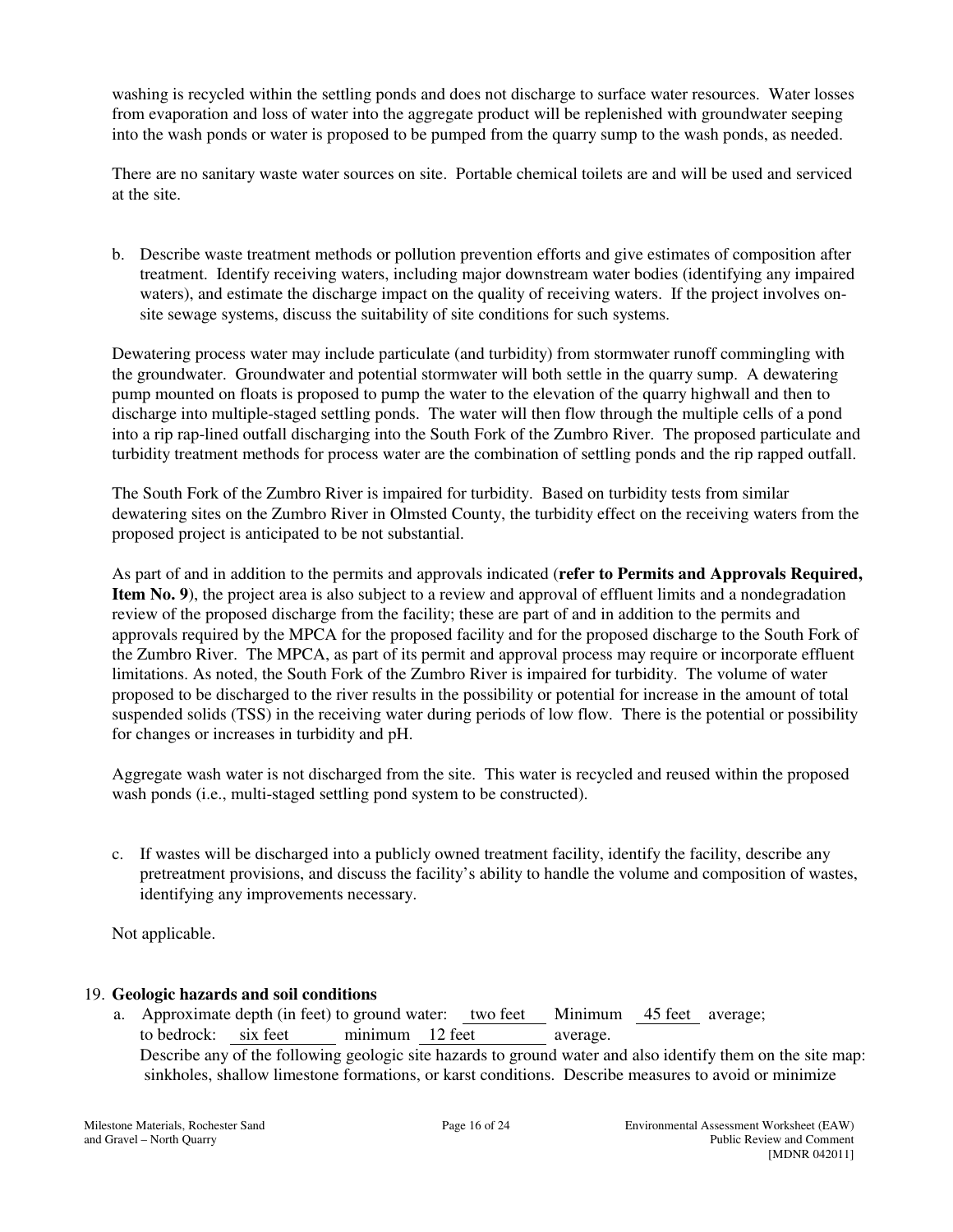environmental problems due to any of these hazards.

There are no known sinkholes or karst conditions on the site (**refer to Figure 24, Karst Features and to Figure 25, Karst Features, Three Meter DEM**). On-site inspection of the project site and review of published data and maps do not indicate the presence of karst features on the property. Dolomite bedrock of the Shakopee formation of the Prairie du Chien Group outcrops on the site. The bedrock is covered by weathered stone, sand and gravel, and residual clay. The soil that exists at the site has formed on the underlying clay, weathered stone, and sand and gravel material. **Figures 24 and Figure 25** display the presence of known karst features on the site. As the quarry increases and grows over the years, there may be the potential for development of karst features. To avoid effects to the groundwater, a Spill Prevention Plan and Best Management Practices are and will continued to be implemented for fuel use and storage. Best management practices include regular employee training, availability and presence of spill containment materials on-site, and equipment maintenance.

b. Describe the soils on the site, giving NRCS (SCS) classifications, if known. Discuss soil texture and potential for groundwater contamination from wastes or chemicals spread or spilled onto the soils. Discuss any mitigation measures to prevent such contamination.

According to the NRCS maps, the soil on the site is mostly a sandy loam (**refer to Figure 23**). During the mining process, the soils are stripped off the land surface and reserved in a vegetated perimeter berm until the soil is reused in the reclamation process. The native soils are placed on the reclaimed surface. The site soils are listed in the following **Table 1, Characteristics of North Quarry Property Soils**.

| <b>Soil Name</b>           | <b>Map Symbol</b> | Hydrologic<br>Group | <b>Permeability</b>  | <b>Slope</b> |
|----------------------------|-------------------|---------------------|----------------------|--------------|
| Frontenac Loam             | 173F              | B                   | $0.6$ to $6.0$ in/hr | 15 to 35     |
| Channahon Loam             | 472C              | D                   | $0.6$ to $2.0$ in/hr | 6 to 12      |
| Channahon Loam             | 472B              | D                   | $0.6$ to $2.0$ in/hr | $1$ to $6$   |
| <b>Brodale Flaggy Loam</b> | 488F              | $\mathcal{C}$       | $0.6$ to $2.0$ in/hr | 25 to 40     |
| Mt. Carrol Silt Loam       | 401E              | B                   | $0.6$ to $2.0$ in/hr | 18 to 25     |
| Mt. Carrol Silt Loam       | 401D              | B                   | $0.6$ to $2.0$ in/hr | 12 to 18     |
| <b>Becker Loam</b>         | 25                | B                   | $2.0$ to $20$ in/hr  |              |
| Plainfield Loamy Sand      | 283E              | A                   | $6.0$ to $20$ in/hr  | 12 to 30     |
| Kalmarville Silt Loam      | 465               | B/D                 | $0.6$ to $20$ in/hr  |              |
| Pits, Gravel               | 1029              |                     |                      |              |
| Marlean Silty Clay Loam    | 251F              | B                   | $0.6$ to $6.0$ in/hr | 25 to 40     |
| Plainfield Loamy Sand      | 283B              | A                   | $2.0$ to $20$ in/hr  | $0$ to $6$   |
| Zumbro Loamy Sand          | 495               | A                   | $6.0$ to 20 in/hr    |              |
| Dickinson Sandy Loam       | 27B               | B                   | $2.0$ to $20$ in/hr  | $2$ to 6     |
| <b>Lamont Sandy Loam</b>   | 216B              | B                   | $2.0$ to $20$ in/hr  | $2$ to 6     |
| Terril Loam                | 1812B             | B                   | $0.6$ to $20$ in/hr  | $1$ to $6$   |
| Whalan Loam                | 340B              | B                   | $0.6$ to $2.0$ in/hr | $1$ to $6$   |
| Rockton Loam               | 299A              | B                   | $0.6$ to $2.0$ in/hr | $0$ to $1$   |
| Sogn Loam                  | 11C               | D                   | $0.6$ to $2.0$ in/hr | 4 to 12      |

**Table 1: Characteristics of North Quarry Property Soils**

To avoid effects to groundwater, a Spill Prevention Plan and Best Management Practices are implemented and will continue to be implemented for fuel use and storage. Best management practices include regular employee training, availability and presence of spill containment materials on-site, and equipment maintenance. Absorbents and other spill response equipment will be available on site in the unlikely event a spill would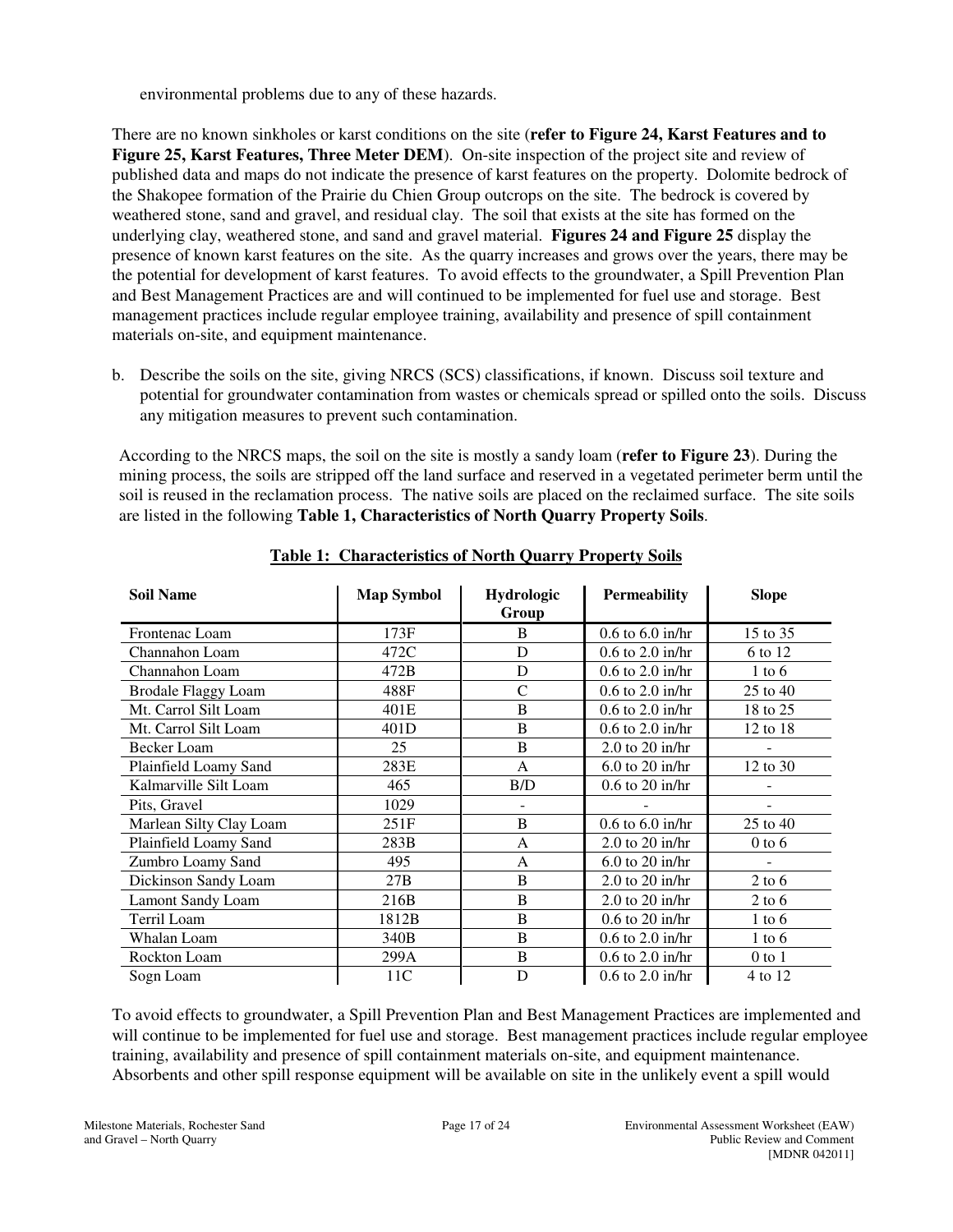occur. The oil and fuel storage at the quarry will consist of a diesel fuel tank contained within a generator trailer; a small diesel fuel tank for fueling of equipment on-site; and a support trailer containing lubricants and other equipment maintenance fluids. All of these materials will be used and stored in compliance with applicable State of Minnesota rules and regulations.

### 20. **Solid wastes, hazardous wastes, storage tanks**

a. Describe types, amounts, and compositions of solid or hazardous wastes, including solid animal manure, sludge, and ash, produced during construction and operation. Identify method and location of disposal. For projects generating municipal solid waste, indicate if there is a source separation plan; describe how the project will be modified for recycling. If hazardous waste is generated, indicate if there is a hazardous waste minimization plan and routine hazardous waste reduction assessments.

There are no solid or hazardous wastes produced by the crushed stone operations. Occasionally, recycled asphalt and concrete will be brought on site for crushing and for reuse in road construction projects. In the event that materials brought to the site for crushing and for reuse contain hazardous wastes, the proposer will coordinate activities with the MPCA to assure that MPCA guidelines and/or standards are followed for the handling of these hazardous wastes.

b. Identify any toxic or hazardous materials to be used or present at the site and identify measures to be used to prevent them from contaminating groundwater. If the use of toxic or hazardous materials will lead to a regulated waste, discharge, or emission, discuss any alternatives considered to minimize or eliminate the waste, discharge, or emission.

The potential hazardous materials used at the site are fuel oils and lubricating oils used in the crushing plant and for associated equipment. Fuel storage will be done to comply with all applicable MPCA tank regulations. Additionally, a Spill Prevention Plan for the site addresses and/or will address fuel handling, storage, inspection, spill prevention measures, and employee training.

c. Indicate the number, location, size, and use of any above or below ground tanks to store petroleum products or other materials, except water. Describe any emergency response containment plans.

Typically, a diesel storage tank approximately 500 gallons in size is maintained on site to service the on-site loaders. The above-ground tank is stored within a concrete or steel containment bunker and is operated to comply with all applicable MPCA regulations..

If a portable aggregate crusher is on-site, process fuel tanks and/or an electric generator tank are used. The tanks vary in size depending on which aggregate crusher is used and typical total fuel storage is approximately 1,000 gallons. All tanks are above ground and portable. Tanks comply with applicable MPCA regulations. Additionally, a Spill Prevention Plan for the site addresses and/or will address fuel handling, storage, inspection, spill prevention measures, regular employee training, and emergency response (as warranted or necessary).

|  | 21. <b>Traffic.</b> Parking spaces added:        | None proposed; parking is contained within the quarry    |
|--|--------------------------------------------------|----------------------------------------------------------|
|  |                                                  | footprint.                                               |
|  | Existing spaces (if project involves expansion): | None proposed; there are sufficient areas to park within |
|  |                                                  | the quarry footprint.                                    |
|  | Estimated total average daily traffic generated: | 30 to 35 trucks per day.                                 |
|  | Estimated maximum peak hour traffic generated    | Generally daylight hours.                                |
|  | and time of occurrence:                          |                                                          |
|  |                                                  |                                                          |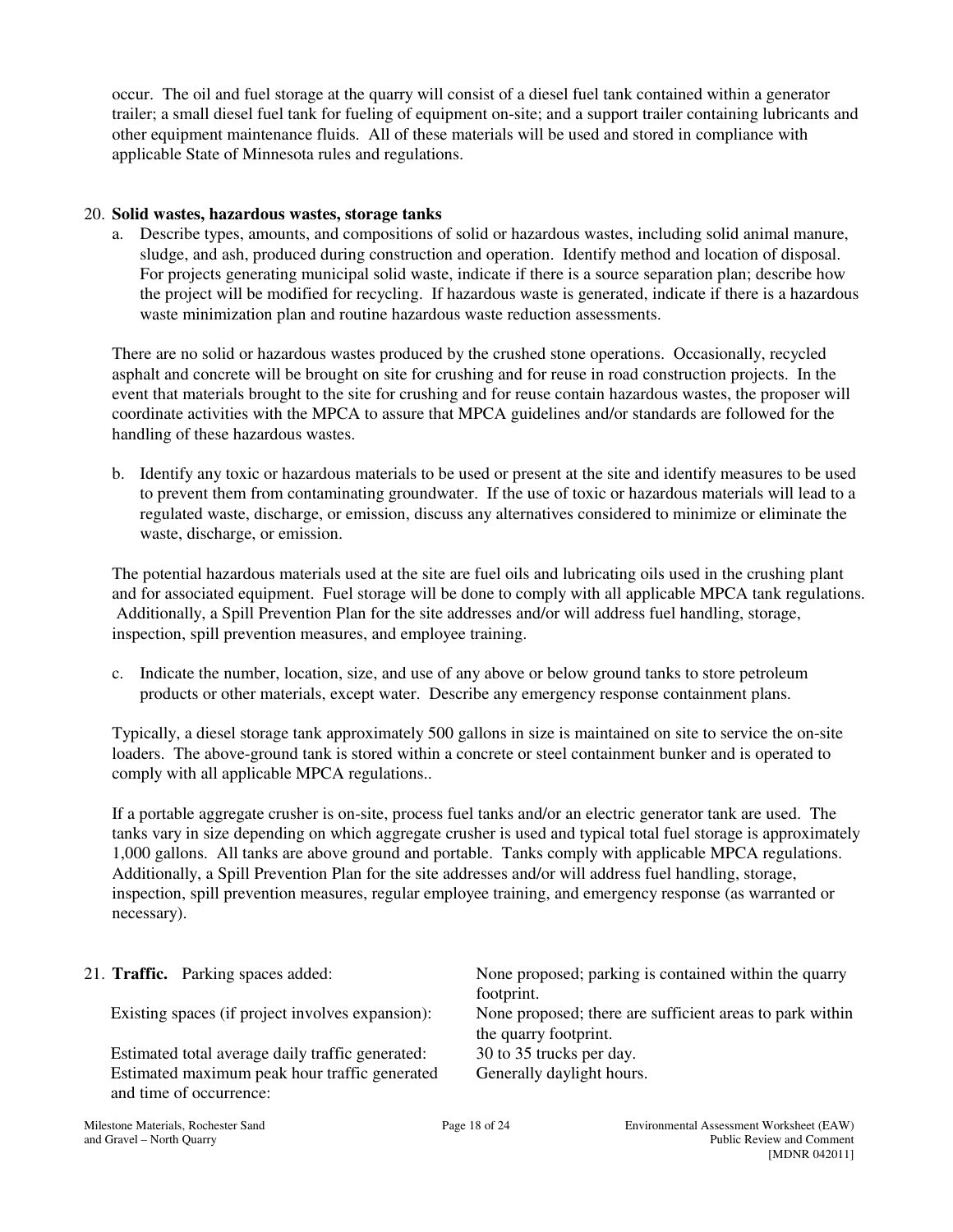Indicate source of trip generation rates used in the estimates.

Total average aggregate sales divided by 20 tons (the approximate quantity of crushed aggregate per truck load), which was then divided by 260 working days per year. Also included in the trip generation estimates are a few visitors in cars or pickups to the site each day.

*If the peak hour traffic generated exceeds 250 vehicles or the total daily trips exceeds 2,500, a traffic impact study must be prepared as part of the EAW.* Using the format and procedures described in the Minnesota Department of Transportation's Traffic Impact Study Guidance *(available at http://www.oim.dot.state.mn.us/access/pdfs/Chapter%205.pdf)* or a similar local guidance, provide an estimate of the impact on traffic congestion on affected roads and describe any traffic improvements necessary. The analysis must discuss the project's impact on the regional transportation system.

There are a sufficient number of parking spaces available on the quarry property. Typically two to four employee vehicles will be parked in the quarry during operating hours. The ingress and egress points for the quarry exist but these may need to be widened and stabilized once the quarrying and processing begins. The quarry is accessed from 55th Street NE which is a dead end road and which allows also access to residential properties beyond its intersection with East River Road NE. The traffic on this road is limited. (**Refer also to Figure 1, to Figure 3, and to Figure 5.**)

22. **Vehicle-related air emissions.** Estimate the effect of the project's traffic generation on air quality, including carbon monoxide levels. Discuss the effect of traffic improvements or other mitigation measures on air quality impacts.

The project proposes to shift aggregate operations from the existing Rochester Sand and Gravel, South Quarry approximately one mile north to the Rochester Sand and Gravel, North Quarry. There is a small number of average trucks per day, and little or no effect on ambient air quality or carbon monoxide levels is anticipated. No mitigation measures are proposed. The U.S. Environmental Protection Agency (U.S. EPA) has recently enacted regulations to reduce emissions from on-road diesel engines. One of the new regulations is the low sulfur diesel fuel standard, which requires the use of ultra low sulfur in on-road trucks. Another U.S. EPA standard applies to diesel engine manufacturing, which requires reduced engine emissions for new engine construction over several years using a tiered approach. These standards may reduce the possibility of effects.

23. **Stationary source air emissions.** Describe the type, sources, quantities, and compositions of any emissions from stationary sources of air emissions such as boilers, exhaust stacks, or fugitive dust sources. Include any hazardous air pollutants (consult *EAW Guidelines* for a listing) and any greenhouse gases (such as carbon dioxide, methane, nitrous oxide) and ozone-depleting chemicals (chloro-fluorocarbons, hydrofluorocarbons, perfluorocarbons or sulfur hexafluoride). Also describe any proposed pollution prevention techniques and proposed air pollution control devices. Describe the impacts on air quality.

If a portable crushing plant is on site, a diesel generator and/or diesel engines on the aggregate crushing plant itself are used to power the crushing spread. These are stationary source emissions. The diesel generator/engine runs on diesel fuel and produces diesel exhaust emissions. Diesel exhaust emissions from the combustion of diesel fuel typically contain nitrogen oxide, particulate matter, sulfur dioxide, carbon monoxide, carbon dioxide, and organic compounds. Stationary source diesel emissions are regulated and permitted by the MPCA and the U.S. EPA. The pump(s) needed for dewatering of the quarry will also be operated using a diesel generator.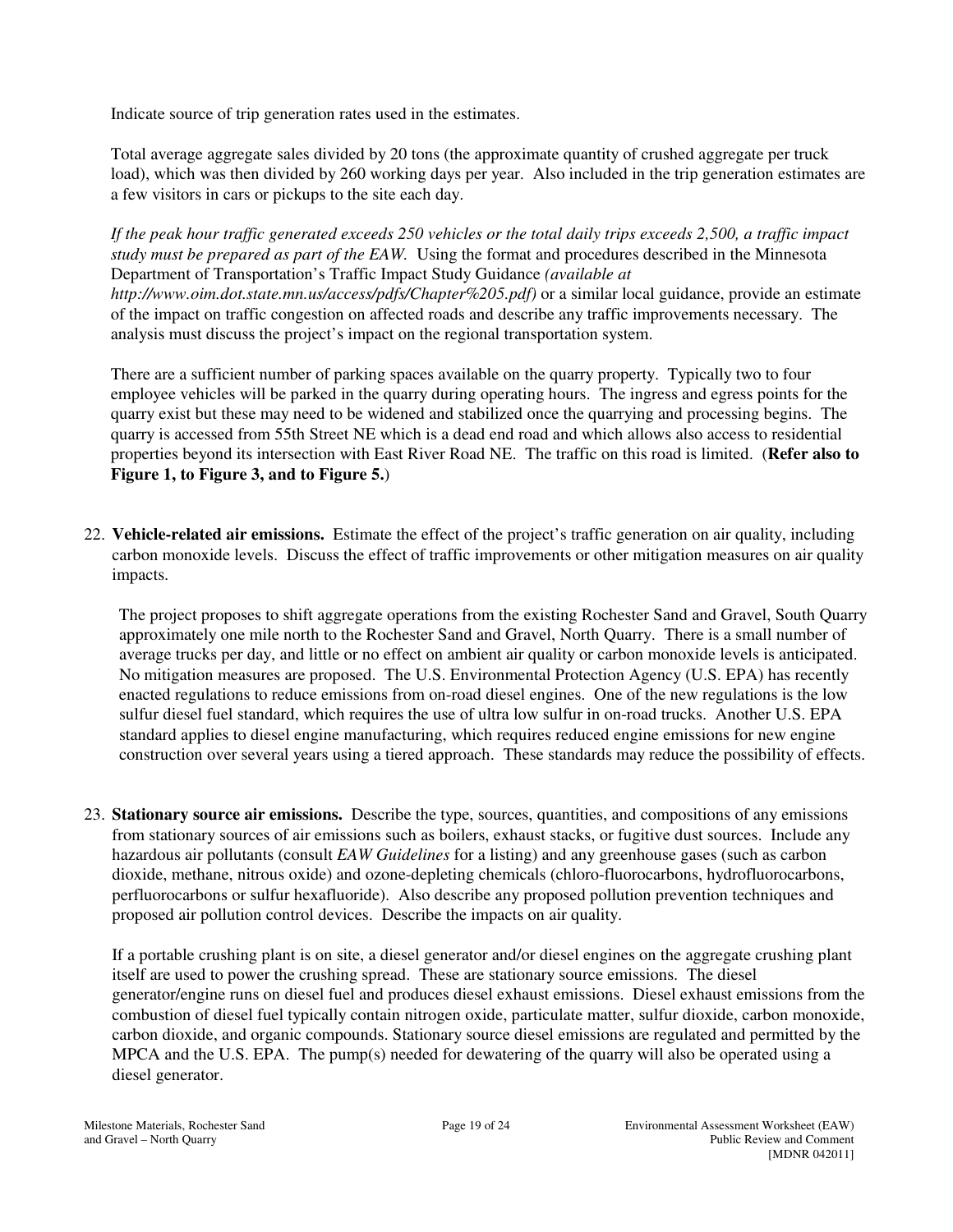When the portable crushing plant and associated mobile equipment are not crushing at the site, the only equipment at the site are the endloader and customer trucks. These are mobile source air emissions.

24. **Odors, noise and dust.** Will the project generate odors, noise, or dust during construction or during operation?  $\underline{\mathbf{X}}$  Yes  $\underline{\mathbf{N}}$  No

If yes, describe sources, characteristics, duration, quantities or intensity, and any proposed measures to mitigate adverse impacts. Also identify locations of nearby sensitive receptors and estimate impacts on them. Discuss potential impacts on human health or quality of life. (Note: fugitive dust generated by operations may be discussed at Item 23 instead of here.)

The crushed stone aggregate products produced at the site do not produce discernable odors.

The crushing plant generates noise which is limited and reduced to some effect by earthen berms and aggregate highwalls within the quarry. Noise levels are also limited by the distance from the source (aggregate crushing plant) to the potential receptor(s). The aggregate crushing plant location in relation to the property boundaries provides mitigation of potential noise levels and such levels are anticipated to be similar to average conversation levels at the property boundaries. Crushing operations typically occur during daylight hours unless a particular construction project may require extended operating hours.

Occasionally, a portable aggregate crusher may temporarily operate at the site if a road project is occurring in the geographic area or if aggregate inventory levels need to be replenished. During the crushing process, some aggregate dust is generated by the crushing equipment. This aggregate dust is controlled and limited by water spray bars and shrouding of dust generating transfer points. Fugitive dust from crushing operations is regulated and permitted by the MPCA through an Air Quality permit (to be applied for) to ensure ambient air concentrations are not affected.

Fugitive dust is also generated on roads and traffic areas around the plant and stockpile areas. This fugitive dust is controlled by water truck spraying.

| 25. Nearby resources. Are any of the following resources on or in proximity to the site? |      |                |              |
|------------------------------------------------------------------------------------------|------|----------------|--------------|
| Archaeological, historical, or architectural resources?                                  | Yes  |                | No           |
| Prime or unique farmlands or land within an agricultural preserve?                       | Yes. |                | - No         |
| Designated parks, recreation areas, or trails?                                           | Yes. | $\mathbf{X}$   | - No         |
| Scenic views and vistas?                                                                 | Yes. | $\mathbf{X}$ . | $N_{\Omega}$ |
| Other unique resources?                                                                  | Yes: |                | $X$ No       |

If yes, describe the resource and identify any project-related impacts on the resource. Describe any measures to minimize or avoid adverse impacts.

The Minnesota State Historic Preservation Office (SHPO) conducted a database search and review of the proposed North Quarry project property using the Minnesota Archeological Inventory and Historic Structures Inventory (i.e., State Historic Preservation Office databases). **Refer to Attachment No. 2** which includes the Minnesota State Historic Preservation Office (SHPO) review correspondence and recommendations. Based on that search, two sites were identified near, but not on, the site. The Archeological Site Location is listed as "Truax" and identifies that a single artifact was obtained from the archeological site location. Based on the description from the SHPO database, the Truax site is located on the other side of the Zumbro River from the proposed project. The Historic Structures Inventory lists a school at the southwest corner of West River Road and Oak Meadow Lane. That site is more than one-half mile from the project site.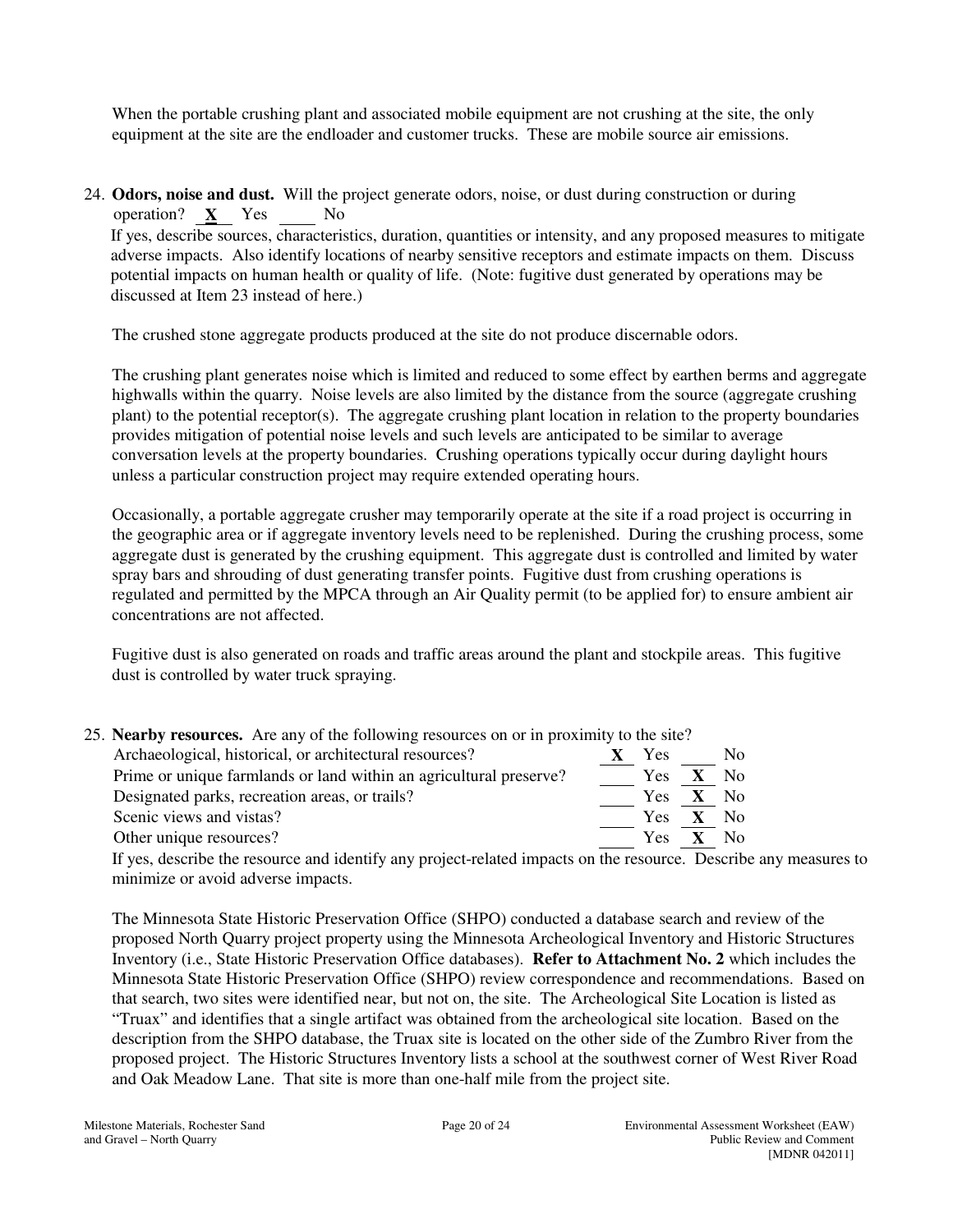The SHPO January, 2011 correspondence indicates and concludes that office's review of the proposed project plans is that there are no properties listed on the National or State Registers of Historic Places, and there are no known or suspected archaeological properties that may be affected by the proposed project.

26. **Visual impacts.** Will the project create adverse visual impacts during construction or operation? Such as glare from intense lights, lights visible in wilderness areas, and large visible plumes from cooling towers or exhaust stacks? **X** Yes No If yes, explain.

Normally, quarry operations are screened from view by public access by forest cover and the topography of the site. For the North Quarry, the surrounding topography to the west, north, and east is slightly adding to screening potential. Site perimeter berms will be maintained around the quarry operational area to screen most, if not all of the quarry area from view. It is anticipated that the berm on the east side of the property may be of sufficient height to screen the entire operations from the east and from adjacent properties to the east. However, for residences on the surrounding hilltops west and north of the site, the quarry may be already visible or become visible as the operations expand.

If extended or longer than daylight crushing hours are necessary to complete a road construction project due to time schedules or deadlines, or if a particular contract requires evening hours, artificial lights may be used to safely operate the equipment. This might occur in connection with further review and evaluation of the proposed project by regulatory and permitting authorities.

27. **Compatibility with plans and land use regulations.** Is the project subject to an adopted local comprehensive plan, land use plan or regulation, or other applicable land use, water, or resource management plan of a local, regional, state, or federal agency? **X** Yes **X** No. If yes, describe the plan, discuss its compatibility with the project and explain how any conflicts will be resolved. If no, explain.

The Rochester Sand and Gravel, North Quarry Project is both subject to and not subject to adopted local comprehensive plans, land use plans or regulations, and other applicable land use, water, or resource management plans of a local, regional, state, or federal agency.

As noted in the description of Land Use Management Districts (Item No. 14), parts of the proposed project are located in the Olmsted County designated 100-year flood plain and within the Shoreland Zoning District. The proposed project is subject to provisions of the Flood Plain Zoning Ordinance and to the Shoreland Zoning District or shoreland regulations that may be applicable to the site and to the project.

The project appears to be compatible with existing local land use plans or regulations. In 1998, the Rochester-Olmsted County Planning Department determined that the existing sand and gravel pits located in both Section 11 (i.e., area of the North Quarry) and Section 14 (i.e., the area of the South Quarry) of Cascade Township were established before the adoption of the Olmsted County Zoning Ordinance in the 1970s. There was also a local determination that the proposed use may continue as long as the use does not expand onto adjacent property and does not discontinue operation for more than one year. The North Quarry project does not appear to be subject to an otherwise specific element of an adopted local comprehensive plan or land use plan.

County zoning provisions do not specifically apply to the parcels of the proposed project. Enforcement of zoning and land use provisions for relevant aggregate resources developments in Cascade Township are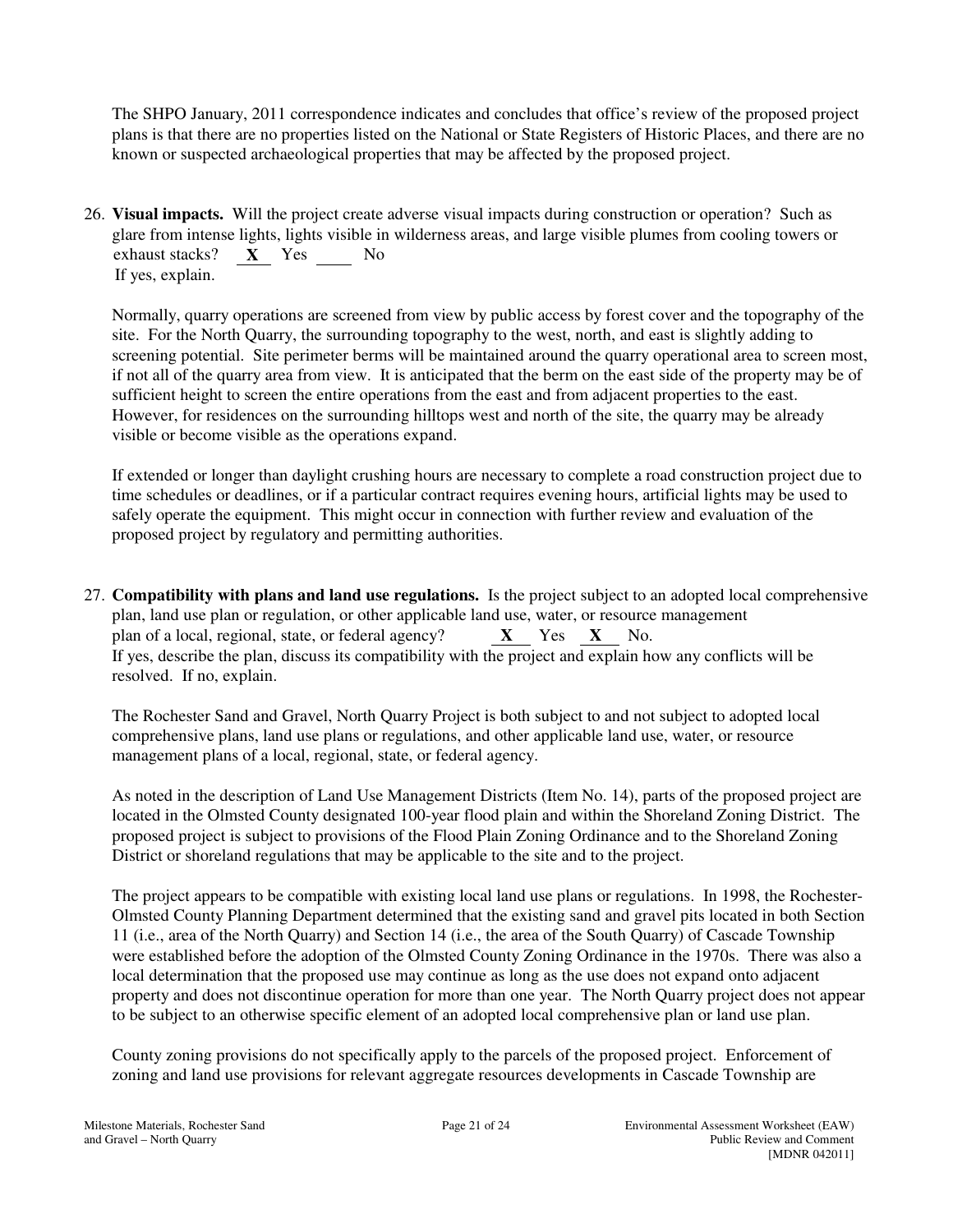typically addressed by the Township Cooperative Planning Association. Grading plans in the project area may also be subject to review and comment by the City of Rochester, Public Works Department.

Review of the project and of reclamation needs or standards, and the need for permits and approvals in addition to those identified in Item No. 9, Permits and Approvals required, will also occur as part of public review of this EAW. If additional local permits or approvals are required, the project proposers will comply with those requirements prior to construction and/or or at the appropriate time within the schedule of project construction and development.

28. **Impact on infrastructure and public services.** Will new or expanded utilities, roads, other infrastructure, or public services be required to serve the project? Yes **X** No. If yes, describe the new or additional infrastructure or services needed. (Note: any infrastructure that is a connected action with respect to the project must be assessed in the EAW; see *EAW Guidelines* for details.)

The site will continue to use the roads that exist and are currently being used and that have been in use since original operations began in the early 1970s. New or expanded roads, other infrastructure, or public services are not required to serve the proposed project and are not planned by the project proposers at this time.

While new infrastructure or public services are not required to serve the project, there is a proposed road project along 55th Street in the development and/or construction stages.

29. **Cumulative potential effects.** Minnesota Rule part 4410.1700, subpart 7, item B requires that the RGU consider the "cumulative potential effects of related or anticipated future projects" when determining the need for an environmental impact statement.

Identify any past, present, or reasonably foreseeable future projects that may interact with the project described in this EAW in such a way as to cause cumulative potential effects. (Such future projects would be those that are actually planned or for which a basis of expectation has been laid.)

Describe the nature of the cumulative potential effects and summarize any other available information relevant to determining whether there is potential for significant environmental effects due to these cumulative effects (*or discuss each cumulative potential effect under appropriate item(s) elsewhere on this form).*

There are no known past, present, or reasonably foreseeable future projects that may interact with this project in such a way as to cause a cumulative potential effect.

Cumulative effects result from individually minor but collective actions taking place over a period of time. The effects of this proposed project have been considered in connection with current and future projects constructed or planned within the project area and vicinity and known to the MDNR.

As described in this EAW, this proposed project will occur over many years. It is likely and possible that future projects may occur sometime during the operating life of this proposed project.

The MDNR has examined whether the proposed project, which may not individually have the potential to cause significant environmental effects, could have a significant effect when considered along with other projects that: (1) are already in existence, are actually planned for, or for which a basis of expectation has been laid; (2) are located in the surrounding area; and/or (3) might reasonably be expected to affect the same natural resources.

The MDNR reviewed present and proposed activities within an approximate half mile to one mile distance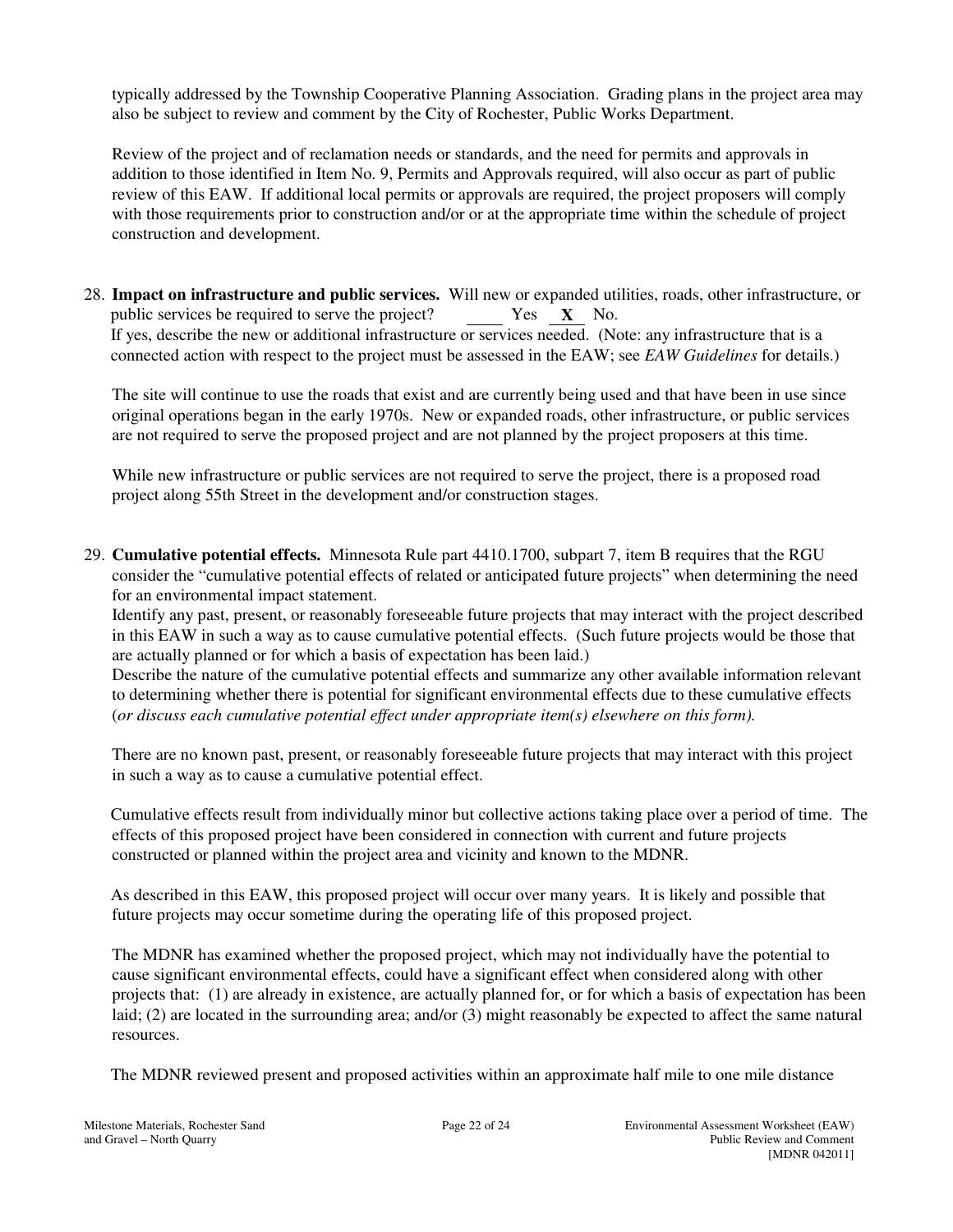from the proposed project, within Cascade Township, and within Olmsted County. There are no projects known to the MDNR recently completed or specifically planned in the foreseeable future within the same geographic area that may interact with the project described in this EAW in such a way as to cause cumulative effects. Projects in the development, construction, or planning phases in the vicinity of the project include a road project along 55th Street to upgrade and/or improve the road which may be in the construction phase after 2011. There is also the Hadley Creek subdivision and development in the construction phases. There is a quarry mining facility and operation to the south and east of the project area. In addition, the City of Rochester and other governmental entities have purchased a reclaimed quarry pit and are in the development process of converting that area to future open space and recreational activities and opportunities. The current information is that efforts have occurred over the years and that this area will, as a result of acquisition, be in public ownership.

Of particular concern are present or proposed actions that may cumulatively affect water resources, wetland and wildlife resources, water quality and quantity, fish and wildlife habitat and resources, and listed or sensitive species.

The type of potential cumulative effects that the MDNR may or will likely evaluate as part of examining the need or potential for further environmental review include groundwater appropriations; the potential for effects upon the South Fork of the Zumbro River from the groundwater withdrawal itself; the variety of ground water inflow at varying quarry depths; dewatering volume; dewatering discharge; effects of discharge to the South Fork of the Zumbro River; assuring discharge to the South Fork of the Zumbro River occurs with protection and standards for the fishery and other aquatic resources; potential changes or increases in turbidity, total suspended solids, and pH; potential for limiting effects with well interference on other water appropriations if concerns arise; noise, air emissions, the potential for development of changes in karst feature presence as the quarry grows or expands over a number of years; effective reclamation of the site following quarrying and extraction; reduction of soil erosion and soil loss; and potential relationships between and the effects of appropriation on wetlands.

With this type of project and with the period of time over which the project will be occurring, testing, monitoring, inspection, evaluation, the relationships between dewatering and discharge, and groundwater and surface water interactions and relationships are elements of ongoing testing, reports, and technical evaluation. Changes may occur as operations moved throughout the site and as quarrying depths vary and change. As described in the EAW, a number of the design features or specifics of the proposed project have not been decided upon at this time.

30. **Other potential environmental impacts.** If the project may cause any adverse environmental impacts not addressed by Items 1 to 28, identify and discuss them here, along with any proposed mitigation.

There are no other potential environmental effects known at this time other than those identified or described in this EAW.

31. **Summary of issues.** *Do not complete this section if the EAW is being done for EIS scoping; instead, address relevant issues in the draft Scoping Decision document, which must accompany the EAW.*  List any impacts and issues identified above that may require further investigation before the project is begun. Discuss any alternatives or mitigative measures that have been or may be considered for these impacts and issues, including those that have been or may be ordered as permit conditions.